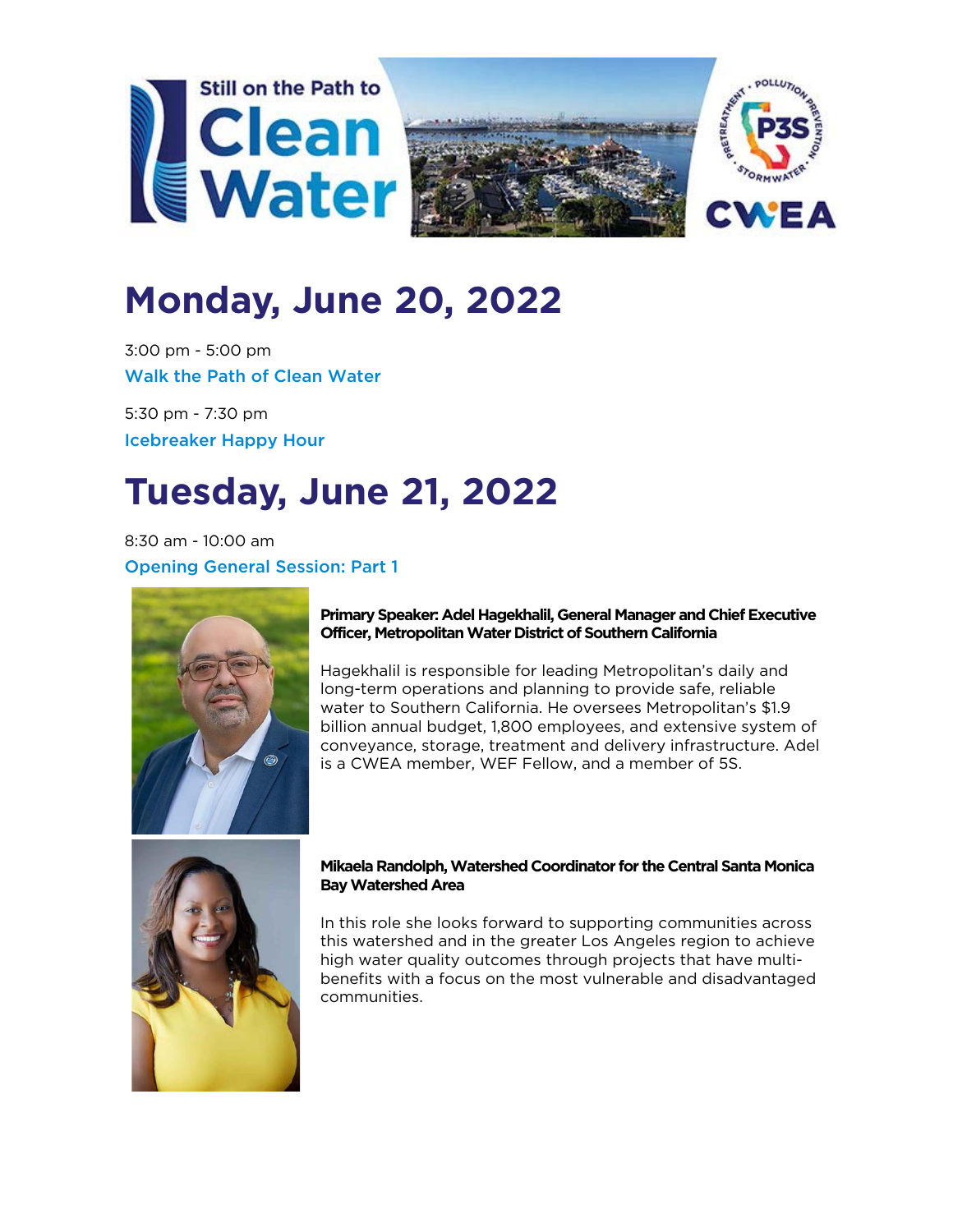

## **Katrine Whiteson, Assistant Professor of Molecular Biology and Biochemistry at UC Irvine**

Whiteson is interested in human associated microbial and viral communities. She uses metagenomics, metabolomics, microbial genetics and ecological statistics to answer questions about how microbes and viruses affect human health. Her interests are in understanding how individual and persistent human-associated microbial and viral communities affect health.

# 10:15 am - 11:30 am Opening General Session: Part 2

## **Learning Objective(s): After participating in this session, attendees will be able to:**

- Learn about the Clean Water Act.
- Interact with your peers in your profession, getting to know them, as you try to determine answers to the trivia questions.
- Test your knowledge of the Clean Water Act and its requirements.



## **Primary Speaker: John Boyd, Supervising Industrial Waste Inspector II, LA County Sanitation District**

John Boyd is the Supervising Industrial Waste Inspector with the Los Angeles County Sanitation Districts. He has a Bachelor of Science in Geology from the University of California at Los Angeles (UCLA) and is certified as a Grade 3 Environmental Compliance Inspector with the CWEA. He has been with the LACSD since 1987 and has 31 years of experience as an Industrial Waste Inspector. He is a past chair of the CWEA Pretreatment, Pollution Prevention, and Stormwater (P3S) Committee.



## **Panelist: Shannon Simmers, Regulatory Compliance Officer, City of Redlands**

Shannon Simmers, Regulatory Compliance Officer for the City of Redlands, CA is responsible for the Pretreatment Program and other regulatory requirements for the City's Municipal Utilities, and Engineering Department. She has worked in the Environmental Compliance Field since 2014. She is a P3S Executive Committee Past Chair and the TCP Training Liaison. She is involved in several projects such as the TCP Train the Trainer program and the CSUS PFI Update Subcommittee. She is also a Subject Matter Expert for the ECI exam and was involved with ECI exam re-validation and revisions to the ECI Study guides.

12:15 pm - 1:30 pm Lunch: Facility of the Year Awards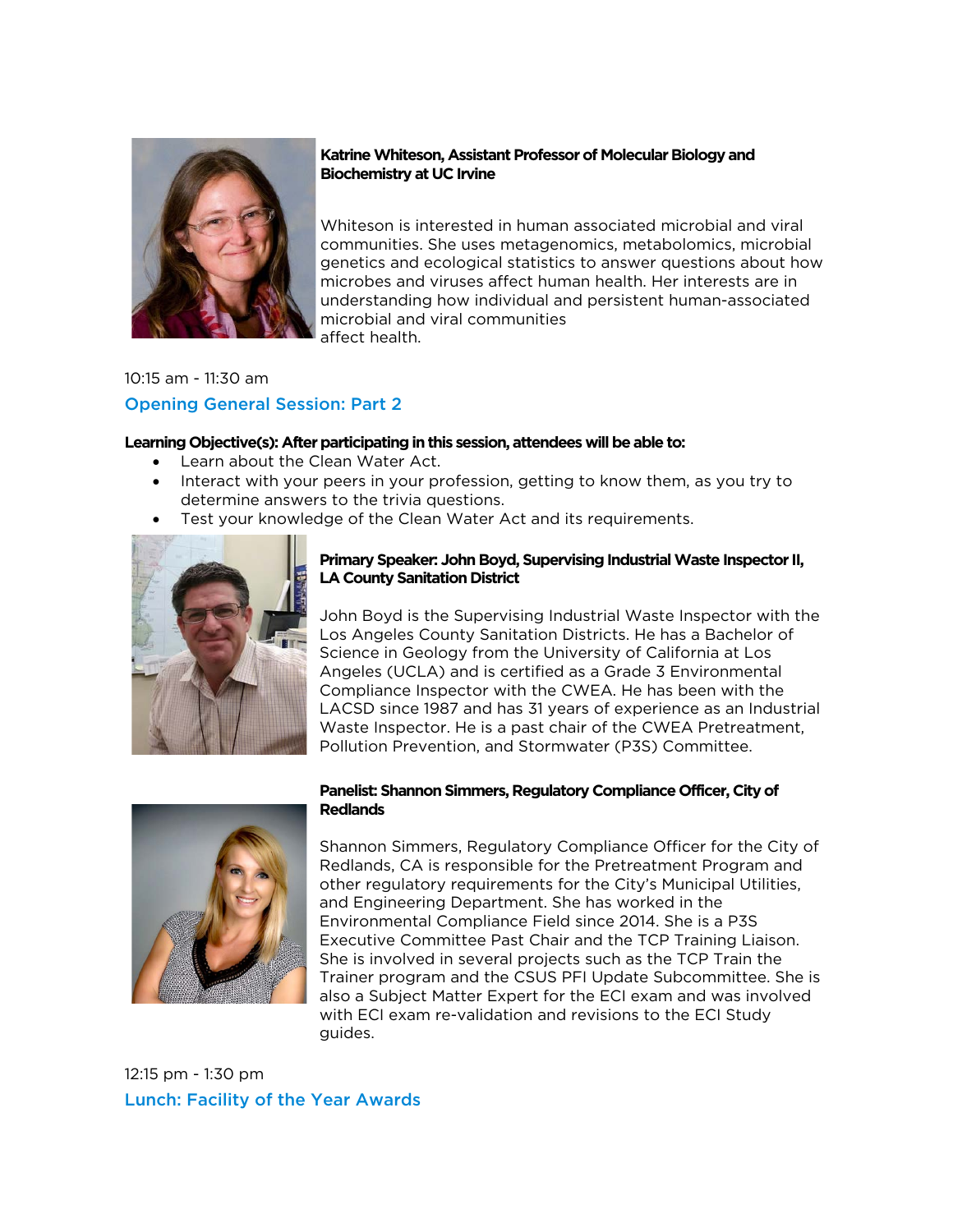# 2:00 pm - 2:50 pm State Water Board PFAS Investigative Order and Department of Toxic Substances Control

(DTSC) Update CWEA Contact Hours: 1



## **Primary Speaker: Wendy Linck, Senior Engineering Geologist, State Water Resources Control Board**

Wendy Linck is a Senior Engineering Geologist at the State Water Resources Control Board (State Water Board). Wendy is leading the State Water Board's response to the PFAS effort in the Division of Water Quality.   Wendy graduated with a bachelor's of science degree in Geology from Sacramento State University. She is a California registered professional geologist and certified as a Project Manager Professional by the Project Management Institute.  

# 2:00 pm - 2:50 pm CSI: Wastewater

#### **Learning Objective(s): After participating in this session, attendees will be able to:**

- After participating in this session, participants will be able to identify potential tools that can be used to investigate episodes of industrial user non-compliance.
- After participating in this session, participants will be able to develop and implement documentation and reporting protocols necessary for enforcement actions.
- After participating in this session, participants will be able to observe what other agencies use for investigating non-compliance.

CWEA Contact Hours: 1



#### **Primary Speaker: Gorman Lau, Senior Engineer, Larry Walker Associates**

Gorman Lau, P.E. is a Senior Engineer with Larry Walker Associates (LWA) with over 19 years of experience in the environmental engineering field including NPDES permitting, pretreatment, wastewater quality, and water quality sampling. He has assisted over 40 POTWs with pretreatment program development and update including preparing and updating administrative procedures documentation, sewer use ordinances, enforcement response plans, and local limits and supporting pretreatment program implementation with efforts including permitting, inspection, sampling, enforcement, and program audits and inspections. He has also conducted multiple local limits training workshops and sessions for CWEA at local section workshops and at the annual P3S conference. He is based out of the Davis, California office at LWA.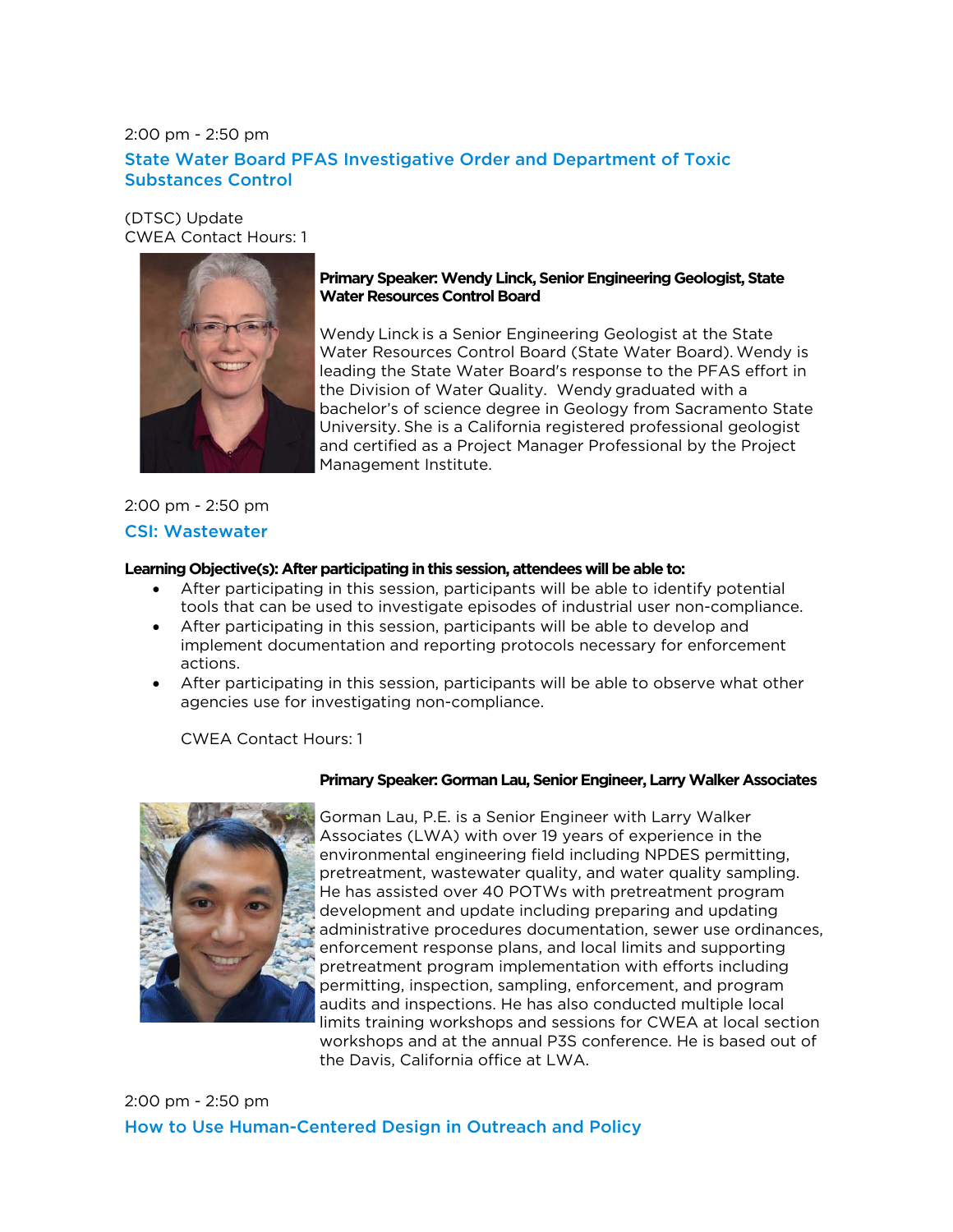#### **Learning Objective(s): After participating in this session, attendees will be able to:**

- Understand the Human-Centered Design approach and the basic steps in using this process to build an outreach effort.
- Avoid the pitfalls of taking the intuitive environmental problem-solving approach to developing outreach messages.
- Participate in an abbreviated Human-Centered Design practice session.

CWEA Contact Hours: 1

## **Primary Speaker: Stephen Groner, President, SGA Marketing**



Stephen Groner is the founder of SGA Marketing a communications and market research firm that designs outreach programs specifically targeting environmental issues. Now in the firm's 24th year, with offices in LA, San Diego, San Francisco Bay Area and most recently in Baltimore, MD. The firm has received many honors for its work including the prestigious Silver Anvil award from the Public Relations Society of America for the best public service campaign in the country and case studies published in academic textbooks on social marketing. Before starting SGA, Mr. Groner worked for nine-years at LA County as a registered environmental engineer working on technical and policy issues, where he gradually transitioned into the realm of communications and public engagement.

# 3:00 pm - 3:50 pm

# Data Driven Pretreatment & Collection System Management

#### **Learning Objective(s): After participating in this session, attendees will be able to:**

- The Audience will learn how wastewater quality early warning system can support decision making at the treatment plant to prevent upsets and incompliant discharges.
- The Audience will learn how a network visibility tool can improve workforce communication, namely between wastewater treatment plant operators and collection system operators/ pretreatment managers.
- The audience will learn about the differences between a random sampling program to smart, triggered by event sampling

#### **Primary Speaker: Anne-Li Steutel-Maron, Environmental Technology Manager, Kando**

Gali Fux joined Kando as the Environmental Technology Manager after gaining broad knowledge of the water industry's trends and pressing issues. Her knowledge comes from working as a consultant for leading water utilities seeking to solve various operational, technical, and organizational challenges through implementing innovative best practices and technologies. In addition, Gali led the WaterEdge.IL community that aims to develop and position the Israeli Water ecosystem as a global leader. She has a master's degree (magna cum laude) from the Technion-Israel Institute of Technology's Faculty of Civil and Environmental Engineering, and an MBA from Tel Aviv University.

# 3:00 pm - 3:50 pm

Latest PFAS Investigation GeoTracker Data Observations and Treatment Technologies for the Water/Wastewater Sector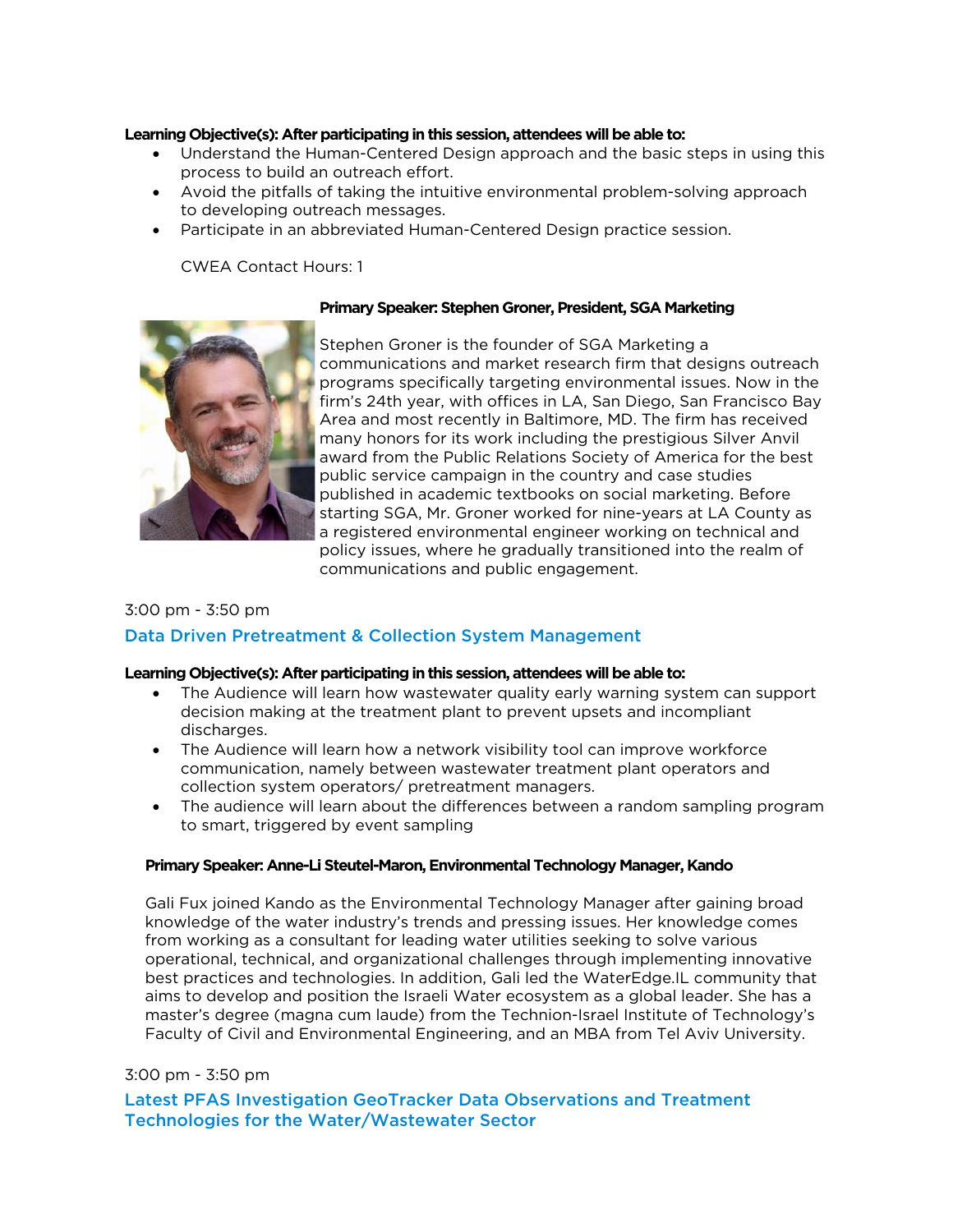#### **Primary Speaker: Roshan Alfaki**

#### 3:00 pm - 3:50 pm

## Public Outreach

- Learning Objective(s): After participating in this session, attendees will be able to: Understanding on the need to provide Public Outreach.
- Understanding and ideas on funding Public Outreach.
- Understanding material commonly used for Public Outreach. CWEA Contact Hours: 1



#### **Primary Speaker: Edwin Alonzo, Sr Environmental Control Tech, City of Fontana**

Edwin Alonzo, ECI1, Sr Environmental Control Tech, City of Fontana. Edwin has been in the environmental field for 18 years. He oversees Street Sweeping program, Household Hazardous Waste Facility, Solid Waste Program, Emergency Response for the City of Fontana. Prior to working for the City of Fontana he worked for the University of California Riverside and Waste Management. He served in the United States Marine Corps as a Nuclear, Biological, Chemical Defense Specialist. In his free time he coaches football, baseball, and softball.

#### 4:00 pm - 4:50 pm

# Flow Monitoring Technologies for Industrial Discharge Monitoring

#### **Learning Objective(s): After participating in this session, attendees will be able to:**

- Upon completion participants should have a better understanding of questions to ask an industrial user when doing a site survey to determine the type of flow technology and installation needed
- Upon completion participants should have a better understanding of things to look for when doing a site survey to determine the type of flow technology needed
- Upon completion participants should have a better understanding of the flow technologies available on the market, and their level of accuracy.

CWEA Contact Hours: 1

#### **Primary Speaker: John Hamilton**

4:00 pm - 4:50 pm

Fighting the Good Fight against Wipes and Other Non-Flushables – A Call to Action!

- Identify the root of the problem with the flushing of non-dispersible products.
- Explain to their customers the work currently being done to combat these issues.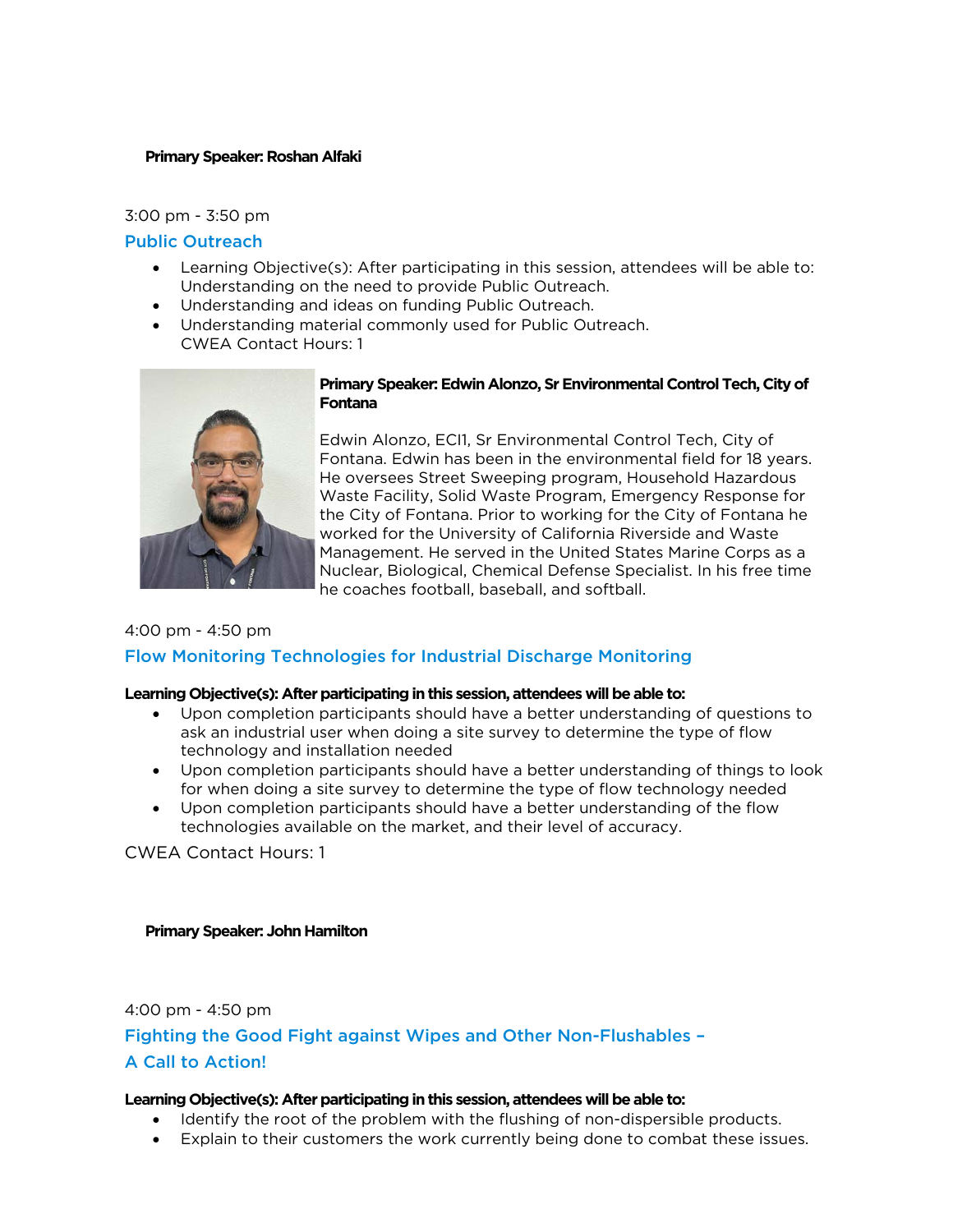• Report to their agency how they can support the current and future efforts around non-flushables.

CWEA Contact Hours: 1



## **Primary Speaker: Joe Neugebauer, Environmental Services Manager, West County Wastewater**

Joe is the Environmental Services Manager for West County Wastewater in Richmond, CA. He started his career in wastewater in 2007 as a Collections System Operator at the City of Livermore and joined West County Wastewater as the Environmental Compliance Inspector in 2009. He has been active in the Pollution Prevention field for 12 years and currently serves as the Vice-Chair of the Bay Area Pollution Prevention Group (BAPPG), a subcommittee of the Bay Area Clean Water Agencies (BACWA) and is a member of the National Stewardship Action Council Advisory Committee.

# 4:00 pm - 4:50 pm

# PFAS Regulatory and Legislative Updates

#### **Learning Objective(s): After participating in this session, attendees will be able to**

- Gain familiarity with how the California Legislature and US Congress are currently pursuing and passing laws related to PFAS, and what obligations and standards your utility may be bound to in the next few years.
- Achieve awareness for how the California EPA and US EPA are studying PFAS, developing regulations, and planning for remediation of heavily contaminated sites, as well as the way your utility's NPDES permit may be the vehicle for some issues.
- Acquire an understanding of broad factors that should be considered by policymakers and utilities as they move further along in their various endeavors for solving challenges PFAS and other contaminants of emergency concern present.

CWEA Contact Hours: 1



## **Primary Speaker: Jared Voskuhl, Manager of Regulatory Affairs, CASA**

Jared Voskuhl manages CASA's regulatory advocacy program, working on a variety of water quality matters before the California EPA and California Natural Resources Agency related to nutrient management, PFAS, microplastics, aquatic toxicity, recycled water, and infrastructure funding. Prior to joining CASA in 2018, Jared worked in California water policy over three legislative sessions for a local public agency and a state trade association, and he also served as president of the National Association of Graduate-Professional Students. Jared holds a law degree from the University of California, Davis, a Master's degree in Sociology from Northwestern University, and dual Bachelor's degrees in Sociology and English.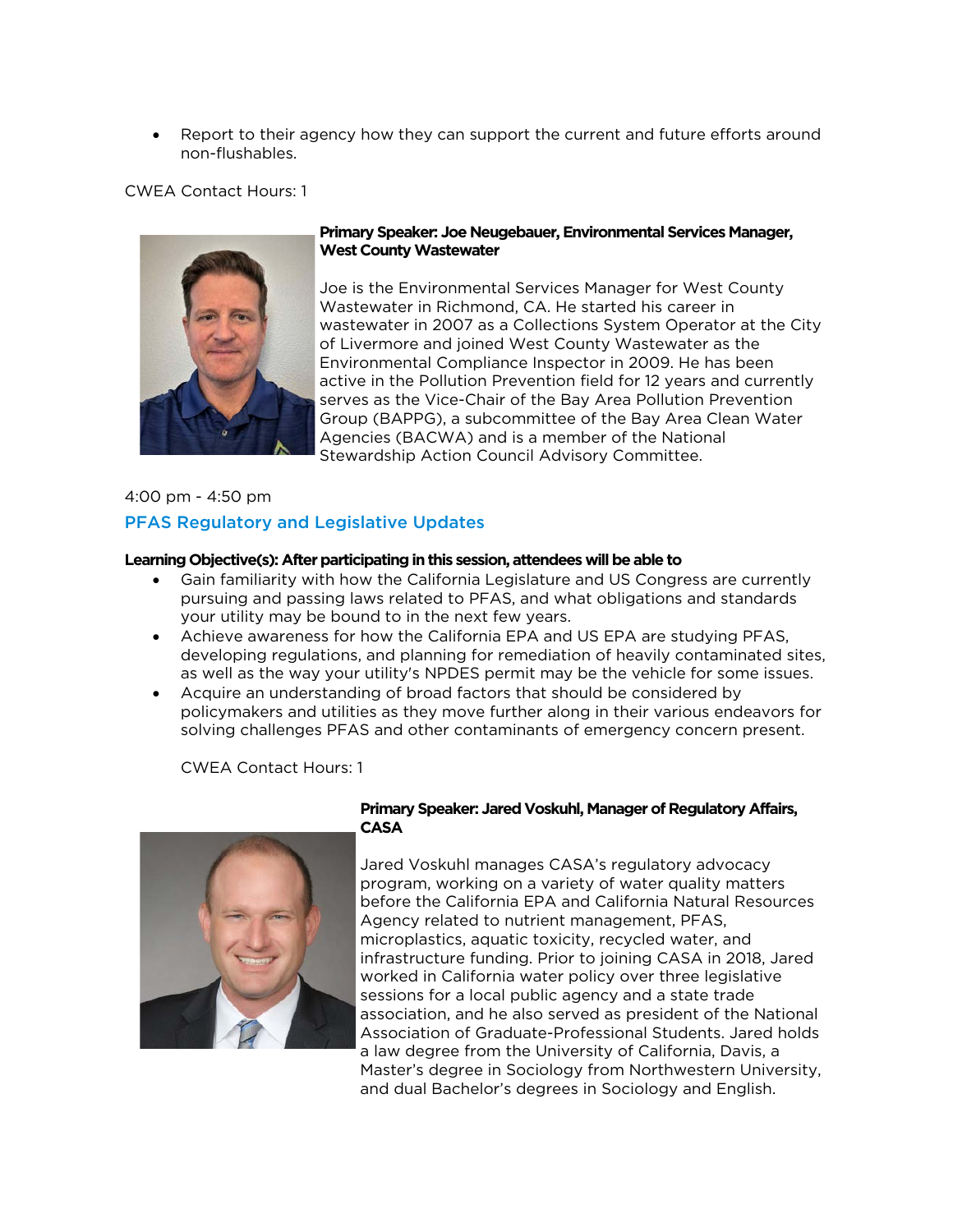# **Wednesday, June 22, 2022**

7:00 am - 8:00 am P3S Business Meeting & Breakfast

## 8:30 am - 9:20 am

## 11 Principles of Leadership

#### **Learning Objective(s): After participating in this session, attendees will be able to:**

- Have a working knowledge of proven leadership principles.
- Apply these principles in their daily professional lives.
- Enhance their ability to function as formal or informal leaders

#### **Primary Speaker: John Wilson, Owner, CBL Training and Consulting (CBLTAC)**

John is the founder of CBL Training and Consulting. He has served as a sergeant in a major California law enforcement agency where he led a crisis intervention training unit. He has worked patrol, auto theft and drug investigations, general crimes, and as a police academy instructor. He has been certified as a Drug Recognition Expert, homicide investigator, crime scene investigator, wiretap operator, sex crimes investigator, auto theft investigator, narcotics investigator, advanced rural and urban surveillance, and TSA Behavioral Detection among other certifications. Before becoming a peace officer, he was an "Outdoor Adventure Education Supervisor" for an at-risk youth program with the Tulare County Office of Education. He also worked for King's View Center as a "Child Care Worker" for a live-in substance abuse treatment facility in Fresno County. John served as a US Forest Service Wildland Firefighter in the Sierra Nevada mountains in Kings Canyon. John is an honorably discharged, U.S. Army veteran of the 75th Ranger Regiment, the 25th Infantry Division, and an augmented member of the Joint Task Force - Full Accounting (Socialist Republic of Viet Nam). He is currently a Chaplain's Assistant (serving all faiths) and a Military Emergency Management Specialist with the California State Guard (Army). John is certified by the International Critical Incident Stress Foundation, Inc in "Assisting Individuals in Crisis" and "Group Crisis Intervention." John has 1,000s of hours of domestic and international instructional experience from a diverse international spectrum of government organizations, private organizations, and citizens. John graduated Summa Cum Laude from Columbia

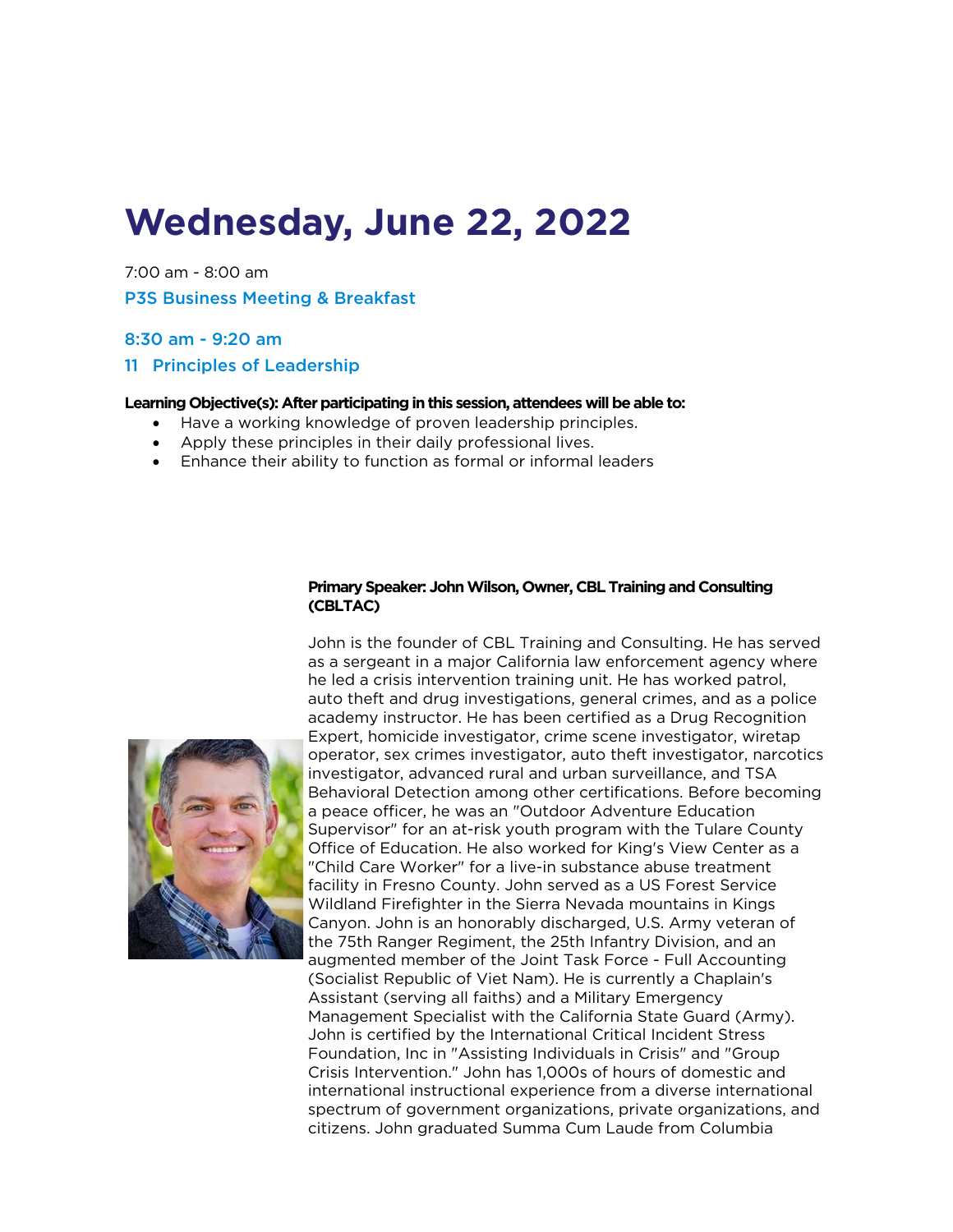Southern University with a Bachelor of Science General Psychology and focuses his practical and educational achievements on tactical bio-psychology and outdoor adventure. John has been married since 1996, has children, enjoys serious outdoor adventure, is an ultra-marathon runner (100 miles), and is an Ironman finisher (140.6).

#### 8:30 am - 9:20 am

# An Innovative Approach to Generate Funding and Promote Stormwater Capture and Use

## **Learning Objective(s): After participating in this session, attendees will be able to:**

- Understand the steps involved and effort required to develop a Stormwater Credit Program.
- Recognize the value of and need for regional stormwater treatment systems
- Appreciate the multi-benefit of regional treatment systems.



#### **Primary Speaker: Keith Linker, Principal Civil Engineer, City of Anaheim**

Keith Linker is a Registered Professional Engineer in California and is currently a Principal Civil Engineer at the City of Anahiem. Keith earned his BS in Civil Engineering from Penn State University and has worked in the public and private sectors in both Northern and Southern California over the past 30 years. Specializing in water quality regulations and water resources, he develops, refines and manages Anaheim's NPDES Compliance Program with a goal of effective and efficient implementation. Working toward a long term goal of turnning a liability into a resource, Keith has pulled together tallented consultants to help develop inovative programs and projects to further this goal, while maintaining compliance with regulations.

#### **Speaker: Matt Lentz, Principal and Vice President, GSI Environmental**

Mr. Lentz is a Vice President and Principal with GSI Environmental and has more than 20 years of experience providing multi-media compliance support to industry, the public sector, and the legal community. A significant portion of Mr. Lentz' practice involves assisting industrial, municipal and construction industry clients comply with NPDES storm water regulations and development and implementation of their compliance programs. He has also provided support to numerous industrial dischargers faced with third-party enforcement actions related to alleged Clean Water Act noncompliance. As Co-Chair of the CASQA's Industrial Subcommittee and on behalf of clients throughout the state, he has been engaged in the review and comment process of the proposed Industrial General Permit amendments and is working with clients to come up with real world solutions to the challenges of NPDES Permit compliance.

#### 8:30 am - 9:20 am

# Where Do I Start? A Blueprint for New Inspectors

#### **Learning Objective(s): After participating in this session, attendees will be able to:**

• Ability to understand and complete a program PCI.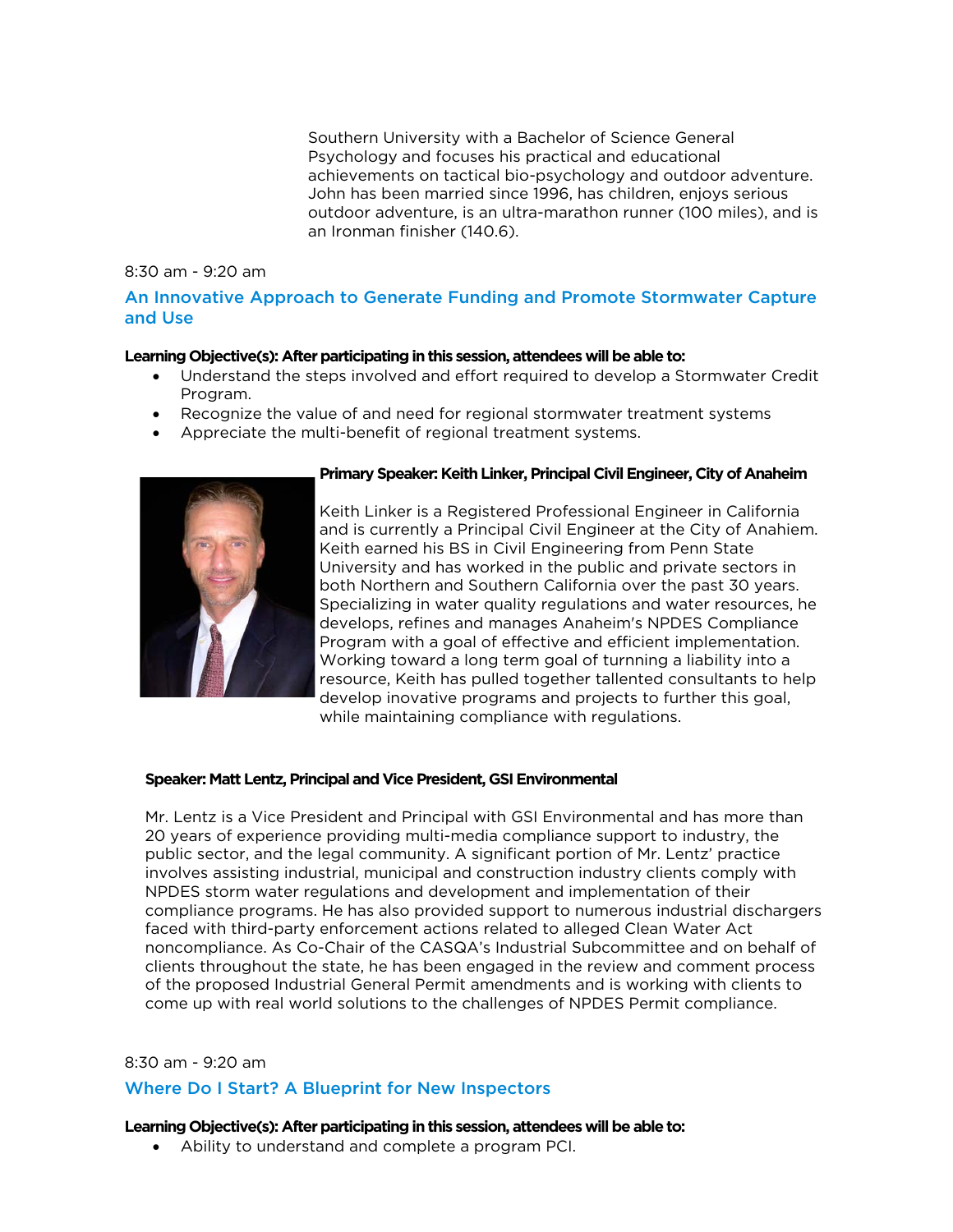- Making changes to your program. Update forms, Use of Asset Management technology.
- You are not alone. Networking with other inspectors.



## **Primary Speaker: Berlinda Blackburn, Principal, Blackburn Environmental Services**

Ms. Blackburn is an environmental compliance and pretreatment program subject matter expert with more than twenty years of experience in the administration and management of formal pretreatment programs in southern California. Ms. Blackburn has managed programs that had both pretreatment compliance inspections (PCIs) and pretreatment compliance audits (PCAs) by the EPA. The outcomes from these events demonstrated the knowledge and skills required for the Pretreatment program goals, which is to meet and exceed the requirements of the general Pretreatment Regulations (40 CFR 403) as well as local and regional regulatory programs.

# 9:30 am - 10:20 am

# Why Environmental Compliance Inspectors and Collections Should Work Together

## **Learning Objective(s): After participating in this session, attendees will be able to:**

- After participating in this session, participants will be able to: Determine how to use collaborative efforts within the departments to streamline efforts
- After participating in this session, participants will be able to: Create interdepartmental cross-training programs within the vocations.
- After participating in this session, participants will be able to: Create better teams and breakdown the silos the can hinder efficiencies.



## **Primary Speaker: Berlinda Blackburn, Principal, Blackburn Environmental Services**

Ms. Blackburn is an environmental compliance and pretreatment program subject matter expert with more than twenty years of experience in the administration and management of formal pretreatment programs in southern California. Ms. Blackburn has managed programs that had both pretreatment compliance inspections (PCIs) and pretreatment compliance audits (PCAs) by the EPA. The outcomes from these events demonstrated the knowledge and skills required for the Pretreatment program goals, which is to meet and exceed the requirements of the general Pretreatment Regulations (40 CFR 403) as well as local and regional regulatory programs.

9:30 am - 10:20 am Adapting Stormwater Management for Full Trash Capture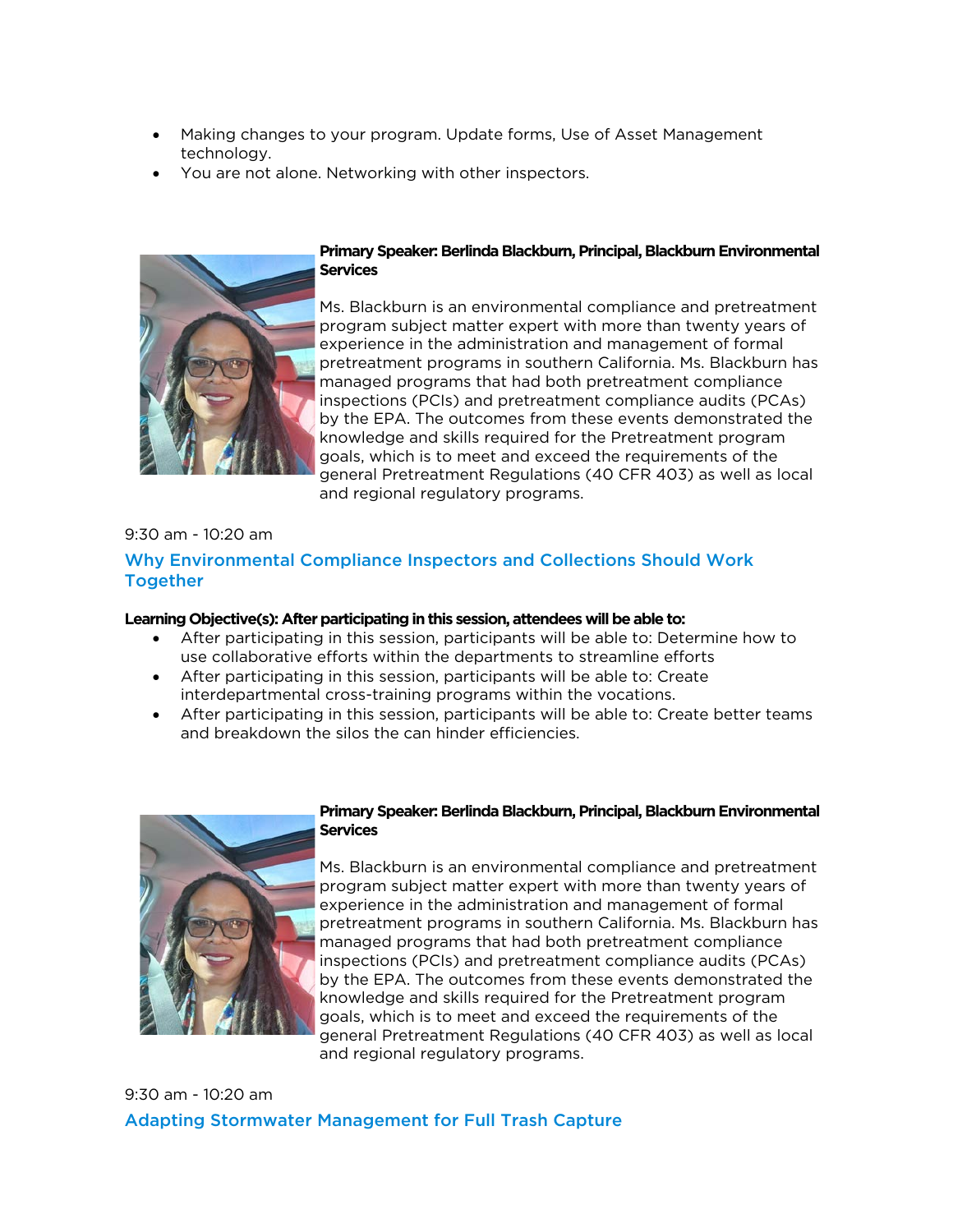#### **Learning Objective(s): After participating in this session, attendees will be able to:**

- Interpret California's statewide stormwater trash control policies as they apply to municipal stormwater permittees.
- Translate California's trash capture requirements into municipal stormwater budgeting, planning and implementation.
- Identify opportunities and challenges with stormwater trash capture related to land use, infrastructure and performance monitoring.

#### **Primary Speaker: Justin Gamble, Environmental Officer, City of Oceanside, Water Utilities Department**



Justin Gamble is the Environmental Officer for the City of Oceanside Water Utilities Department. He oversees the City's Watershed Protection Program responsible for compliance with municipal stormwater NPDES permits and projects involving waterway protection and habitat restoration. He has a total of 15 years of stormwater regulatory compliance, 10 of which have been with the City of Oceanside. His technical background is in environmental monitoring, ecology and toxicology, and holds a B.A. in Environmental Studies and a Master's degree in Public Administration. His work also involves managing wetland and inland habitat restoration projects, obtaining environmental project grant funding and integrating the City's environmental initiatives with its Climate Action Plan. He is a key coordinator of the Green Oceanside initiative, the City's environmental public outreach program that combines the expertise of Watershed Protection, Water Conservation, Solid Waste/Recycling and Energy Efficiency.

#### **Speaker: Bronti Cash, Environmental Specialist I, City of Oceanside**



#### **Speaker: Teresa Lyndon, Assistant Project Scientist, D-Max Engineering**

Teresa Lyndon is an Assistant Project Scientist with D-Max Engineering in San Diego. She has a bachelor's degree in Environmental Analysis and Design from UC Irvine and a master's degree in Environmental Science from CSU Chico. Some of her recent projects include selecting feasible locations for full capture systems for Trash Order implementation planning including data management for future annual reporting. She has also prepared equivalent alternative land use memorandums on behalf of several cities, and prepared Track 1 Trash Order submittals in 2018 which included Jurisdictional Map, compliance metrics, and a time schedules.

# 9:30 am - 10:20 am Communication and De-escalation

#### **Learning Objective(s): After participating in this session, attendees will be able to:**

• Better understand how to engage with people under stress.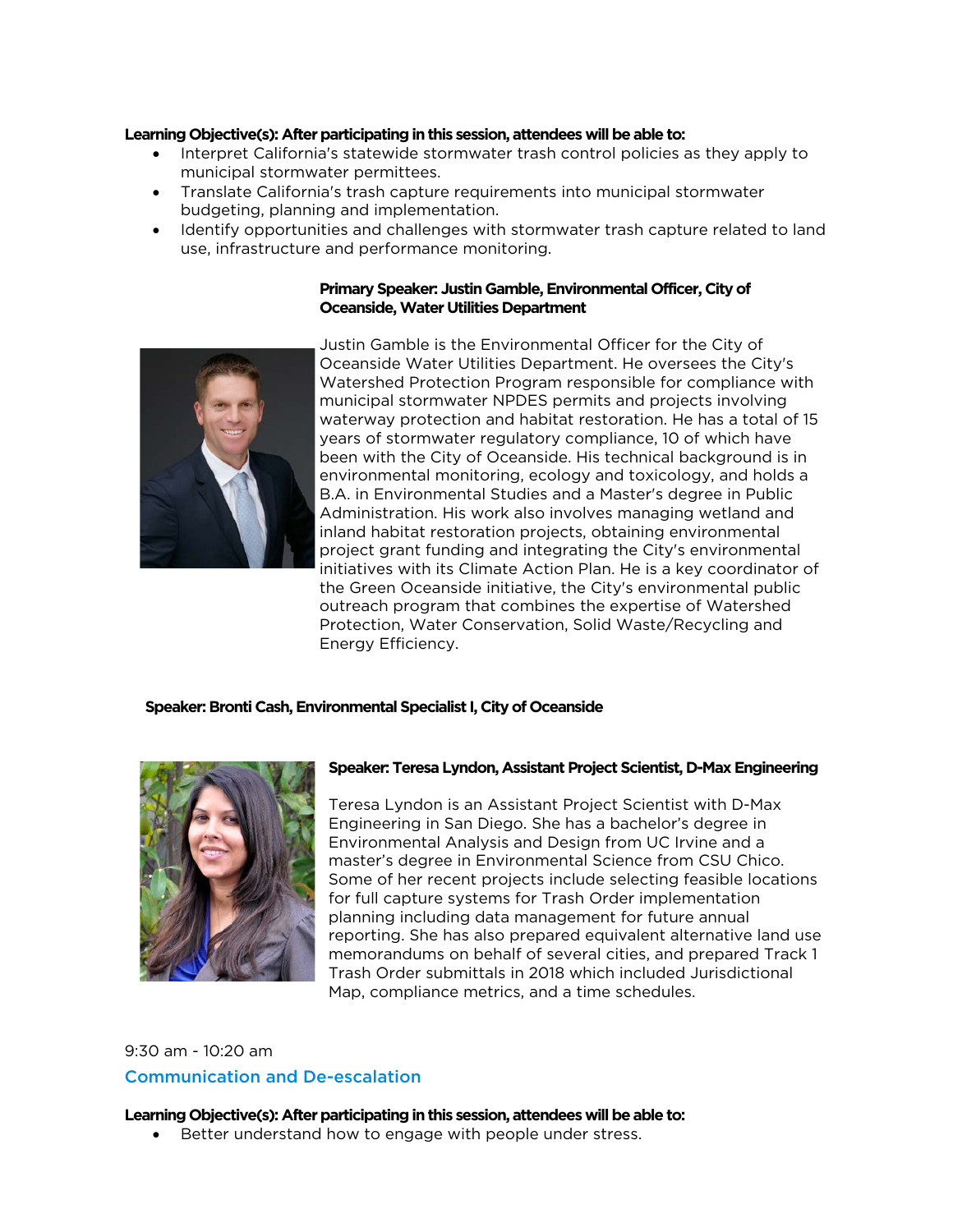- Communicate more effectively in tense situations, or situations that have yet to become tense.
- Apply a simple, formula-based communication technique.

## **Primary Speaker: John Wilson, Owner, CBL Training and Consulting (CBLTAC)**

John is the founder of CBL Training and Consulting. He has served as a sergeant in a major California law enforcement agency where he led a crisis intervention training unit. He has worked patrol, auto theft and drug investigations, general crimes, and as a police academy instructor. He has been certified as a Drug Recognition Expert, homicide investigator, crime scene investigator, wiretap operator, sex crimes investigator, auto theft investigator, narcotics investigator, advanced rural and urban surveillance, and TSA Behavioral Detection among other certifications. Before becoming a peace officer, he was an "Outdoor Adventure Education Supervisor" for an at-risk youth program with the Tulare County Office of Education. He also worked for King's View Center as a "Child Care Worker" for a live-in substance abuse treatment facility in Fresno County. John served as a US Forest Service Wildland Firefighter in the Sierra Nevada mountains in Kings Canyon. John is an honorably discharged, U.S. Army veteran of the 75th Ranger Regiment, the 25th Infantry Division, and an augmented member of the Joint Task Force - Full Accounting (Socialist Republic of Viet Nam). He is currently a Chaplain's Assistant (serving all faiths) and a Military Emergency Management Specialist with the California State Guard (Army). John is certified by the International Critical Incident Stress Foundation, Inc in "Assisting Individuals in Crisis" and "Group Crisis Intervention." John has 1,000s of hours of domestic and international instructional experience from a diverse international spectrum of government organizations, private organizations, and citizens. John graduated Summa Cum Laude from Columbia Southern University with a Bachelor of Science General Psychology and focuses his practical and educational achievements on tactical bio-psychology and outdoor adventure. John has been married since 1996, has children, enjoys serious outdoor adventure, is an ultra-marathon runner (100 miles), and is an Ironman finisher (140.6).

# 10:30 am - 11:20 am Rapport-Based Interviews

- Use elements from the "Wolfson Formula" (communication and de-escalation) to gain rapport and gather information.
- Use investigative skills in a clandestine way to achieve a positive outcome.
- Gain confidence in speaking with people to gather facts and information.

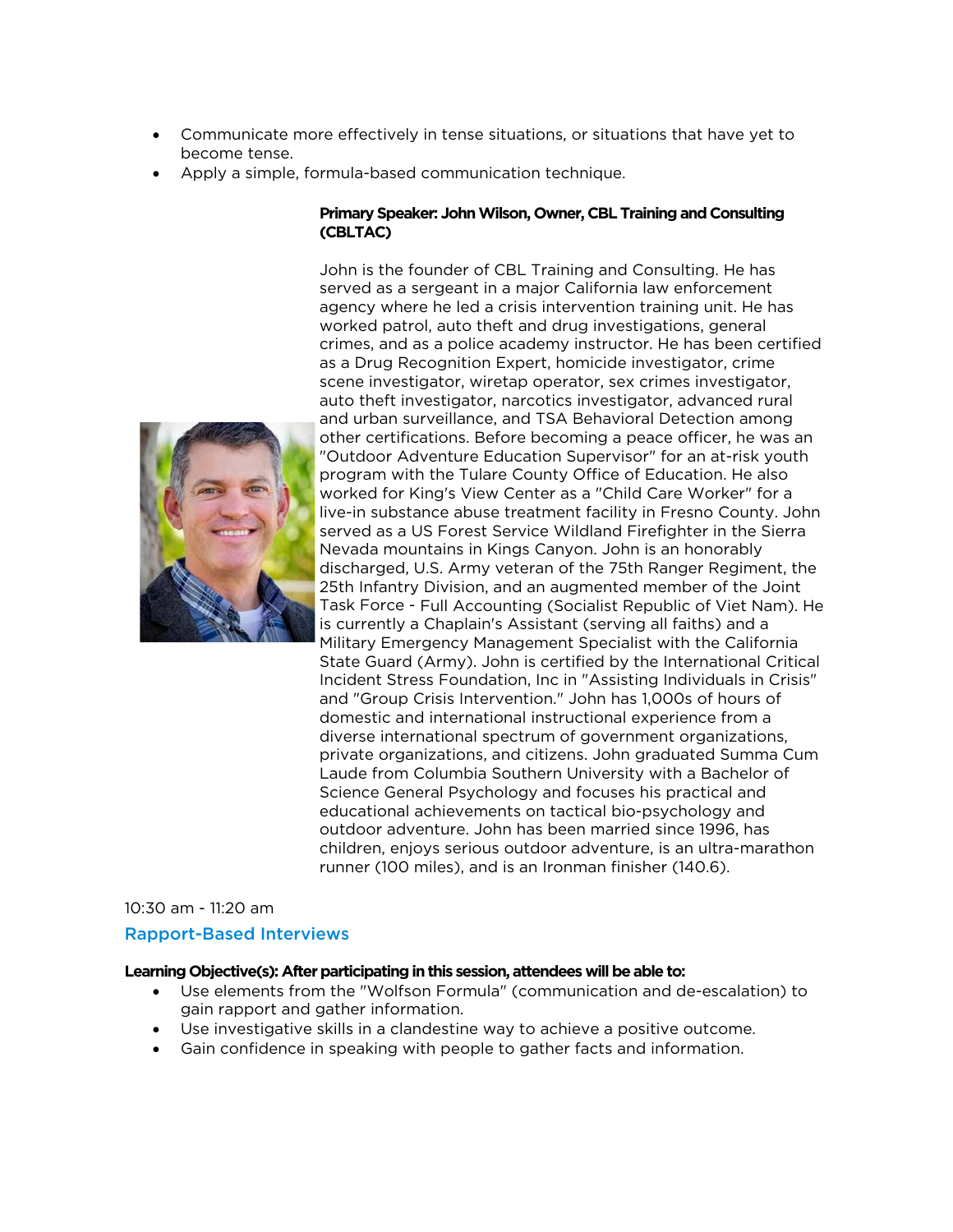## **Primary Speaker: John Wilson, Owner, CBL Training and Consulting (CBLTAC)**



John is the founder of CBL Training and Consulting. He has served as a sergeant in a major California law enforcement agency where he led a crisis intervention training unit. He has worked patrol, auto theft and drug investigations, general crimes, and as a police academy instructor. He has been certified as a Drug Recognition Expert, homicide investigator, crime scene investigator, wiretap operator, sex crimes investigator, auto theft investigator, narcotics investigator, advanced rural and urban surveillance, and TSA Behavioral Detection among other certifications. Before becoming a peace officer, he was an "Outdoor Adventure Education Supervisor" for an at-risk youth program with the Tulare County Office of Education. He also worked for King's View Center as a "Child Care Worker" for a live-in substance abuse treatment facility in Fresno County. John served as a US Forest Service Wildland Firefighter in the Sierra Nevada mountains in Kings Canyon. John is an honorably discharged, U.S. Army veteran of the 75th Ranger Regiment, the 25th Infantry Division, and an augmented member of the Joint Task Force - Full Accounting (Socialist Republic of Viet Nam). He is currently a Chaplain's Assistant (serving all faiths) and a Military Emergency Management Specialist with the California State Guard (Army). John is certified by the International Critical Incident Stress Foundation, Inc in "Assisting Individuals in Crisis" and "Group Crisis Intervention." John has 1,000s of hours of domestic and international instructional experience from a diverse international spectrum of government organizations, private organizations, and citizens. John graduated Summa Cum Laude from Columbia Southern University with a Bachelor of Science General Psychology and focuses his practical and educational achievements on tactical bio-psychology and outdoor adventure. John has been married since 1996, has children, enjoys serious outdoor adventure, is an ultra-marathon runner (100 miles), and is an Ironman finisher (140.6).

#### 10:30 am - 11:20 am

# Industry Perspectives on Municipal Storm Water Inspections

- After participating in this session, participants will be able to identify key requirements of the state's industrial storm water permit.
- After participating in this session, participants will be able to describe industrial No Exposure facilities.
- After participating in this session, participants will be able to work with industrial dischargers to achieve municipal storm water code compliance.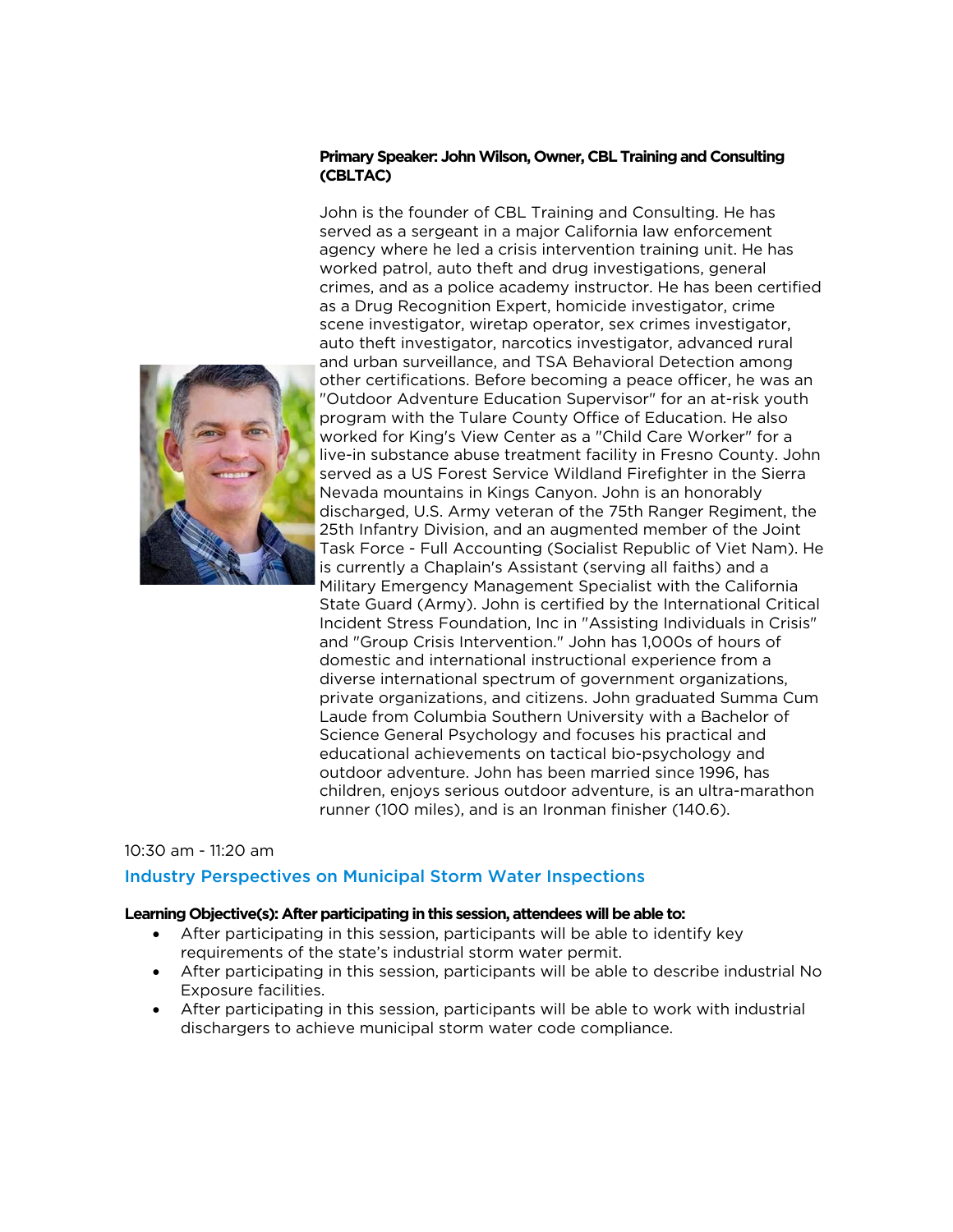

# **Primary Speaker: Geoff Knight, CPEA, QISP, Principal Scientist, Yorke Engineering, LLC**

Geoff Knight, CPEA, QISP, ToR (B.S., Atmospheric Sciences) Mr. Knight is a QISP and Certified Professional Environmental Auditor with over 30 years experience assisting industrial, commercial and governmental clients with environmental permitting and compliance. His technical expertise includes storm water and wastewater, spill prevention control and countermeasure (SPCC) plans, hazardous materials, and hazardous and solid waste characterization and management. Mr. Knight is also an expert in developing and auditing EHS management systems and has extensive experience assisting clients with transactional processes including environmental due diligence.

# 10:30 am - 11:20 am Building a Pretreatment Program from Scratch

## **Learning Objective(s): After participating in this session, attendees will be able to:**

- Create and utilize industrial user surveys
- Modify or build permitting templates
- Explore methods and strategies to construct or modify a pretreatment program



# **Primary Speaker: Mary Kate Forkan, Staff Professional, GIT, Carollo**

Mary Kate Forkan is a GIT in the State of California and a Staff Professional for the Reno office at Carollo Engineers. Kristel Baumgardner-Kranz is a PE in the State of California and a Lead Engineer for the Fresno office at Carollo Engineers. Both are involved in pretreatment projects at Carollo and have worked together on creating a new pretreatment program from scratch, local limit studies, industrial user surveys, and program efficiency analyses.



## **Speaker: Kristel Baumgardner-Kranz, Lead Engineer, Carollo Engineers, Inc.**

Kristel Baumgardner-Kranz, P.E., is a Lead Engineer with Carollo Engineers, Inc. She has been with Carollo for seven years has been a practicing environmental engineer for eight years. Kristel received her Master of Science in Civil and Environmental Engineering from U.C. Davis and her Bachelor of Science in Anthropology from the University of Wyoming. Her project experience includes developing uniform and sitespecific local limits for industry dischargers, developing an Enhanced Source Control Program, updating Sewer Use Ordinances, developing permits for industrial dischargers, developing Enforcement Response Plans, and developing and implementing Industrial Waste Surveys.

12:15 pm - 1:30 pm Lunch: Order of the Silver Cover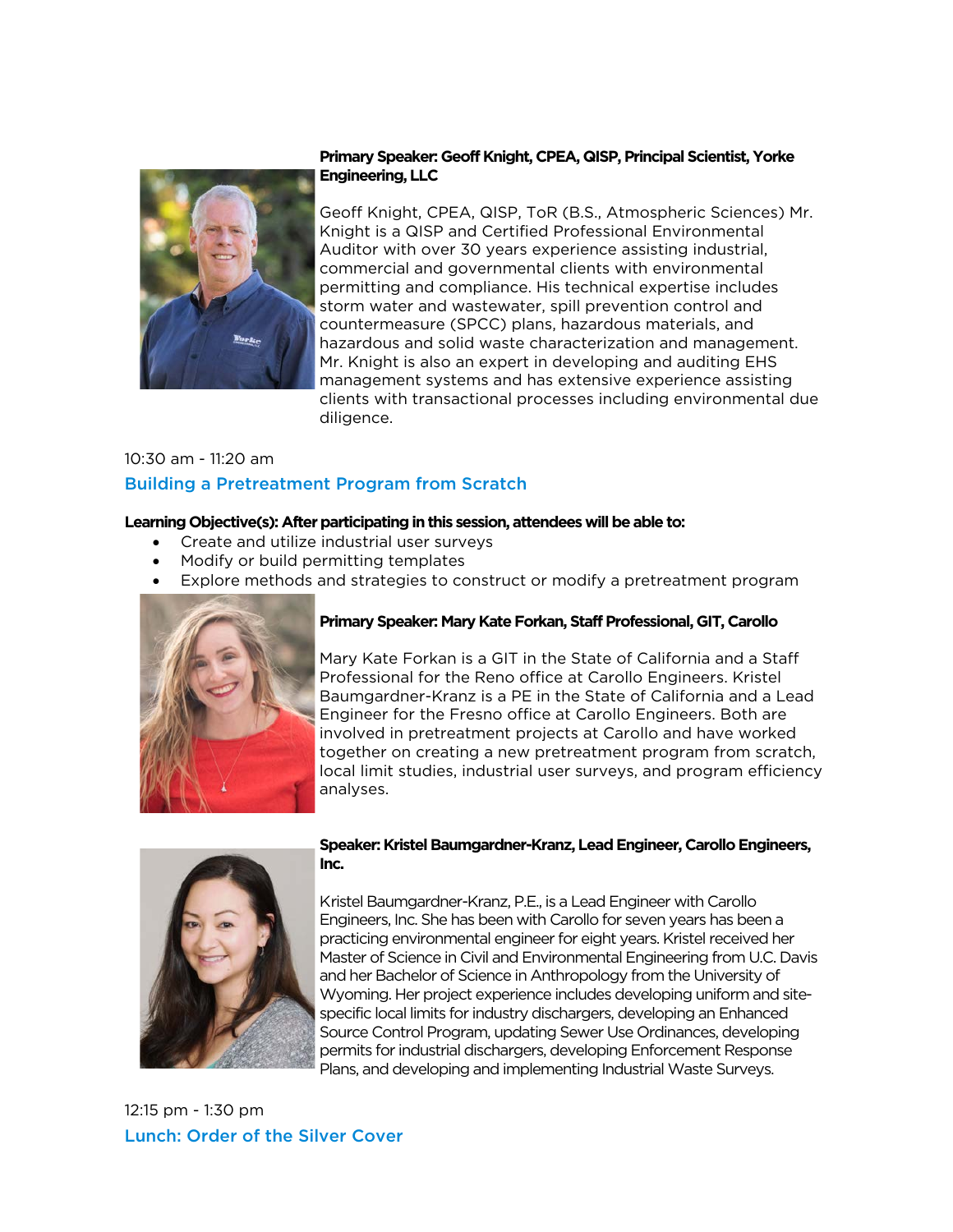## 1:50 pm - 2:40 pm

# Non-Traditional Inspections

## **Learning Objective(s): After participating in this session, attendees will be able to:**

- Recognize the value of specialized inspection tasks to ensure compliance with with Federal Pretreatment Program Requirements (40 CFR 403)
- Discover options for developing an inclusive inspection program
- Incorporate ideas or thought processes into your inspection activities



# **Primary Speaker: Jason Finn, Industrial Waste Inspector, Los Angeles County Sanitation Districts**

My name is Jason Finn and I am an Industrial Waste Inspector with the Sanitation Districts of Los Angeles County. I have worked at The Districts for 20 years starting out as a Lab Technician in the microbiology group. I graduated from Cal State University Long Beach with a BS degree in medical microbiology with a minor in chemistry. I have spent the last 10 years working as an Industrial Waste Inspector.

# 1:50 pm - 2:40 pm The Reign of Plastic Rain: Microplastics in Stormwater



# **Primary Speaker: Shelly Walther, Environmental Scientist, Los Angeles County Sanitation Districts**

Shelly Walther is an Environmental Scientist with the Los Angeles County Sanitation Districts who has worked to protect the environment and public health for over 20 years. Shelly strives to ensure that robust science is used to inform sound environmental management decisions. She is widely recognized for her expertise in microplastics, ocean acidification / climate change, effective study design and data quality, and for her ability to work with collaborators to distill complex issues and create innovative solutions. Prior to her current position, Shelly worked and studied at Scripps Institution of Oceanography, the University of Maryland's Marine, Estuarine and Environmental Sciences program, and the University of California, Santa Cruz. In her spare time, Shelly wrangles a diverse group of co-ed teens as their fearless Camp Fire leader, advocates for racial justice, and balances her enjoyment of creative vegan cuisine with her newfound sport, swimrun.

# 1:50 pm - 2:40 pm

# City of San Diego Food Establishment Wastewater Discharge Program: Overview & Strategies During the Pandemic

- Upon completion, participants we be able to identify the elements of a robust FOG inspection program.
- Upon completion, participants will be able to relate to the needs of their customers.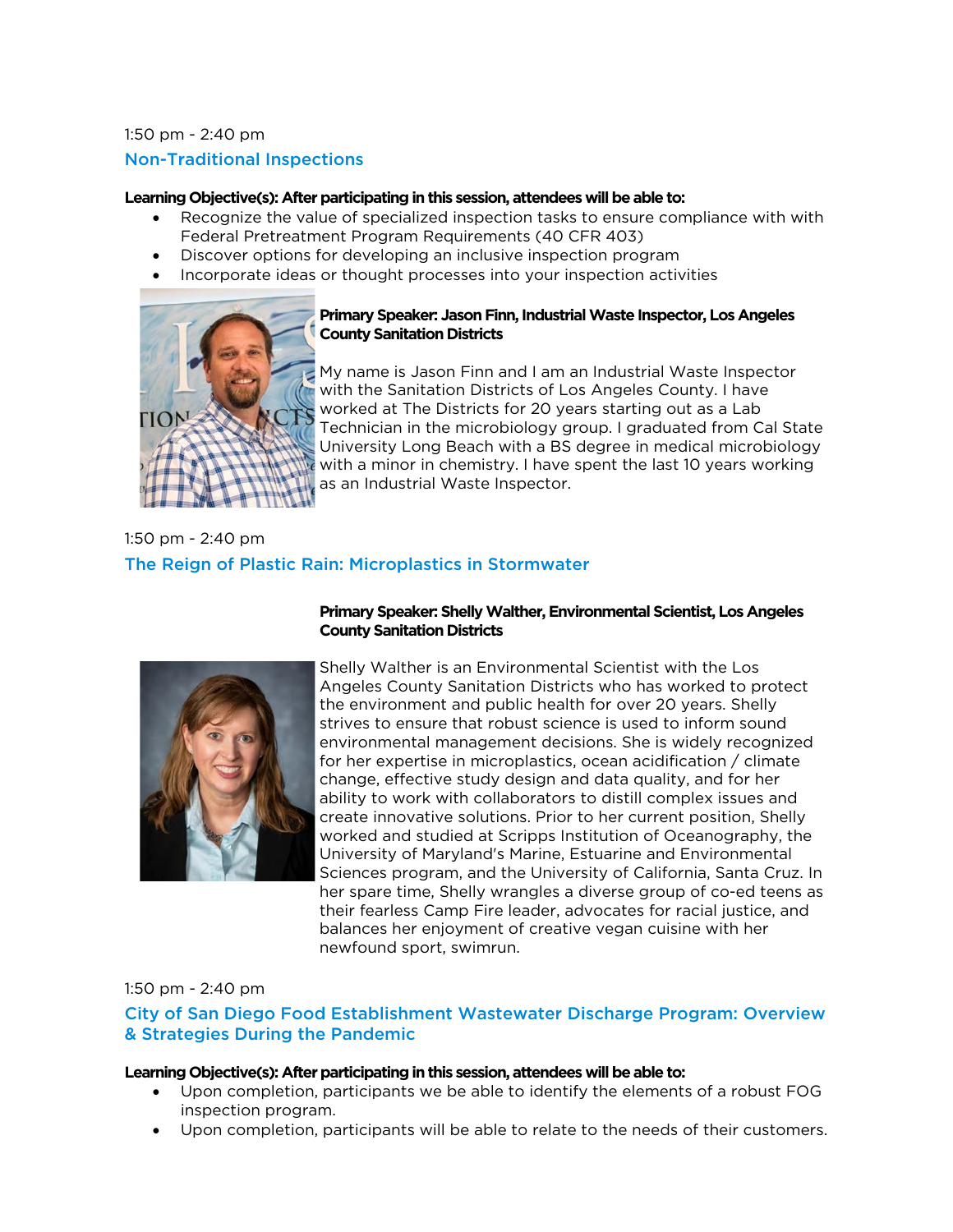• Upon completion, participants will be able to recognize areas of opportunity for inspection and permitting programs when moving to a contactless system.



#### **Primary Speaker: Julie Marlett, City of San Diego**

Julie Marlett works as a Principal Water Resources Specialist with the City of San Diego. She possesses a degree in Microbiology from UCSD and an Environmental Compliance Inspector Grade IV certification through CWEA. She has worked in the public sector for six years in environmental regulation and began her career in Stormwater compliance. She managed the City's FOG program and now currently manages the Long Range Water Resources section and works on water supply planning and development. During her leisure time she enjoys hiking, climbing, cooking, and dressing up her cat, Panda. She also volunteers with the I Love a Clean San Diego organization on clean-ups and outreach with the hope to educate her fellow San Diegans on the importance of water conservation and waste minimization.

# 2:50 pm - 3:40 pm Pretreatment for Stormwater Diversions to Sewer

**Primary Speaker: Kristen Ruffell, Division Engineer, LACSD**

**Speaker: Peter Carlstrom, Associate Environmental Scientist, LACSD**

# 2:50 pm - 3:40 pm

How to Create your own ECI Manual using In-House Talent and Resources

- Upon completion, participants will gain insight on the importance of tapping into your organizational staff resources to save on cost.
- Upon completion, participants will learn about some innovative ways LASAN plans to train future Environmental Compliance Inspectors.
- We plan to share some tips on Project Management and team building, and some of the challenges in drafting, finalizing, and producing this manual.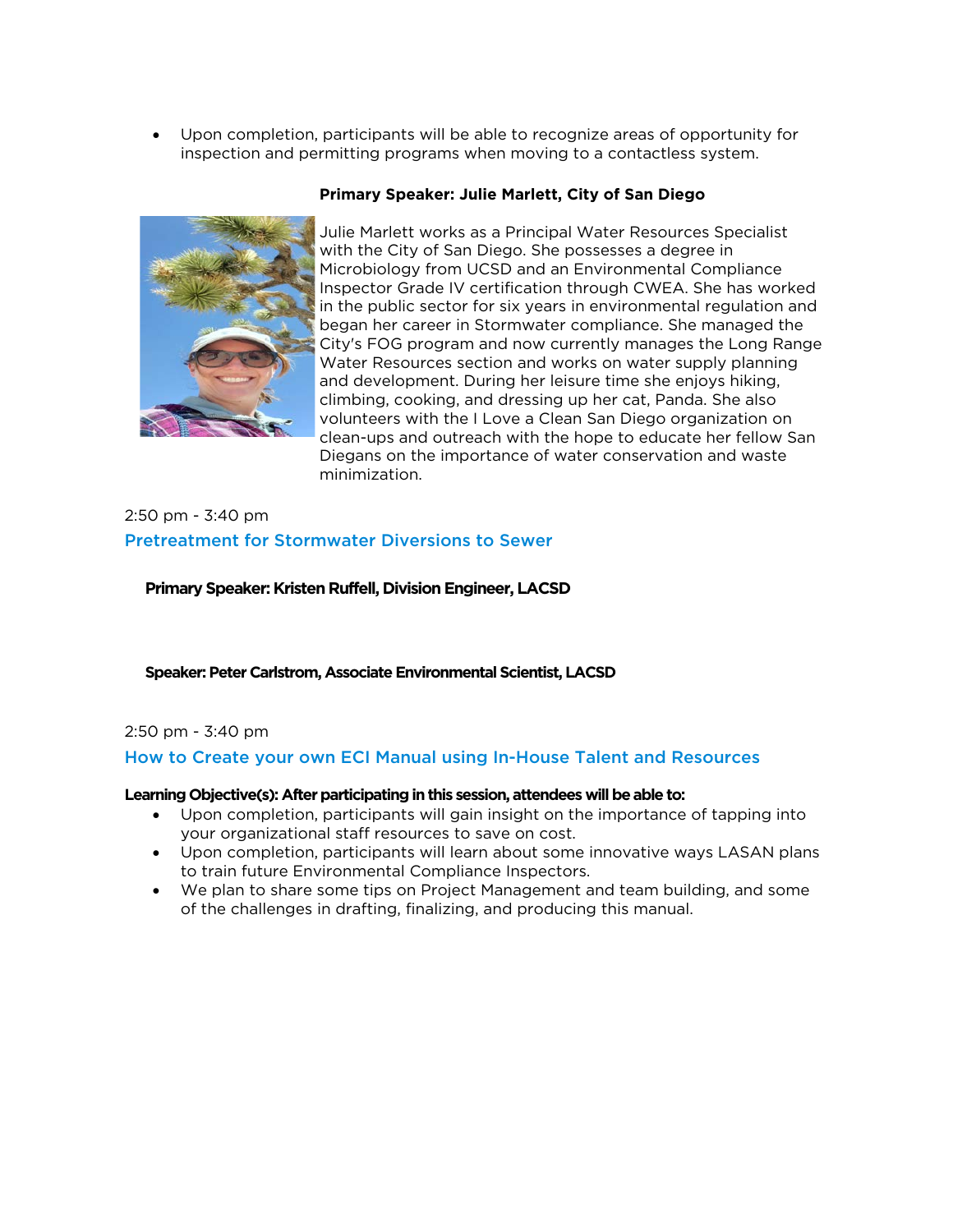## **Primary Speaker: Pamela La Beau, Chief Environmental Compliance Inspector II, LA Sanitation and Environment**



Pamela La Beau began her career 38 years ago in LA Sanitation and the Environment. She has worked at the Hyperion, Terminal Island and LA/Glendale Water Reclamation Plants in Los Angeles area, and she was part of the development of the City's Biosolids Management program. Currently she is the Chief Environmental Compliance Inspector II/Assistant Division Manager in the Industrial Waste Management Division over the Local Industrial User program, the Dental program, the Cannabis program and the Safety and Training programs for the Division. Pamela has been the Project Manager for several projects such as: the revision of the 25-year-old Inspector Training Manual, the development and implementation of the Environmental Compliance Inspector Rotation Program, the development of Sector Champion program, which develops Subject Matter Experts for specific Industry sectors, that teaches staff leadership skills and Project Management skills. Pamela holds a Bachelor of Science Degree in Chemistry with a Minor in Business Administration from California State University Dominguez Hills.

# 2:50 pm - 3:40 pm Understanding Industrial Processes

#### **Learning Objective(s): After participating in this session, attendees will be able to:**

- Identify industrial processes for the sectors discussed.
- Identify common industrial waste treatment technologies and evaluate performance
- Explain/discuss information learned from presentation with peer inspectors



## **Primary Speaker: Chuck Durham, Director of Pretreatment Services, PG Environmental**

Director of Pretreatment Services Chuck Durham is a Principal Engineer and the Director of Pretreatment Services at PG Environmental. Mr. Durham has three decades of experience, he is a recognized expert in water pollution control regulations, with emphasis on the federal pretreatment program. In various projects supporting all 10 EPA regions and 30 states, he has provided the full spectrum of support to develop, implement, streamline, and measure the effectiveness of pretreatment programs. He has conducted more than 600 audits and PCIs, and more than 2,000 industrial inspections, at facilities across the U.S. In addition, he has developed and taught numerous basic and advanced training programs/webinars at local, state, and federal levels. Prior to entering the consulting field in 2001, Mr. Durham served as a Program Manager for the Tennessee Division of Water Pollution Control. Mr. Durham is the Chair of the KY-TN Water Environment Associations' Pretreatment Certification Committee.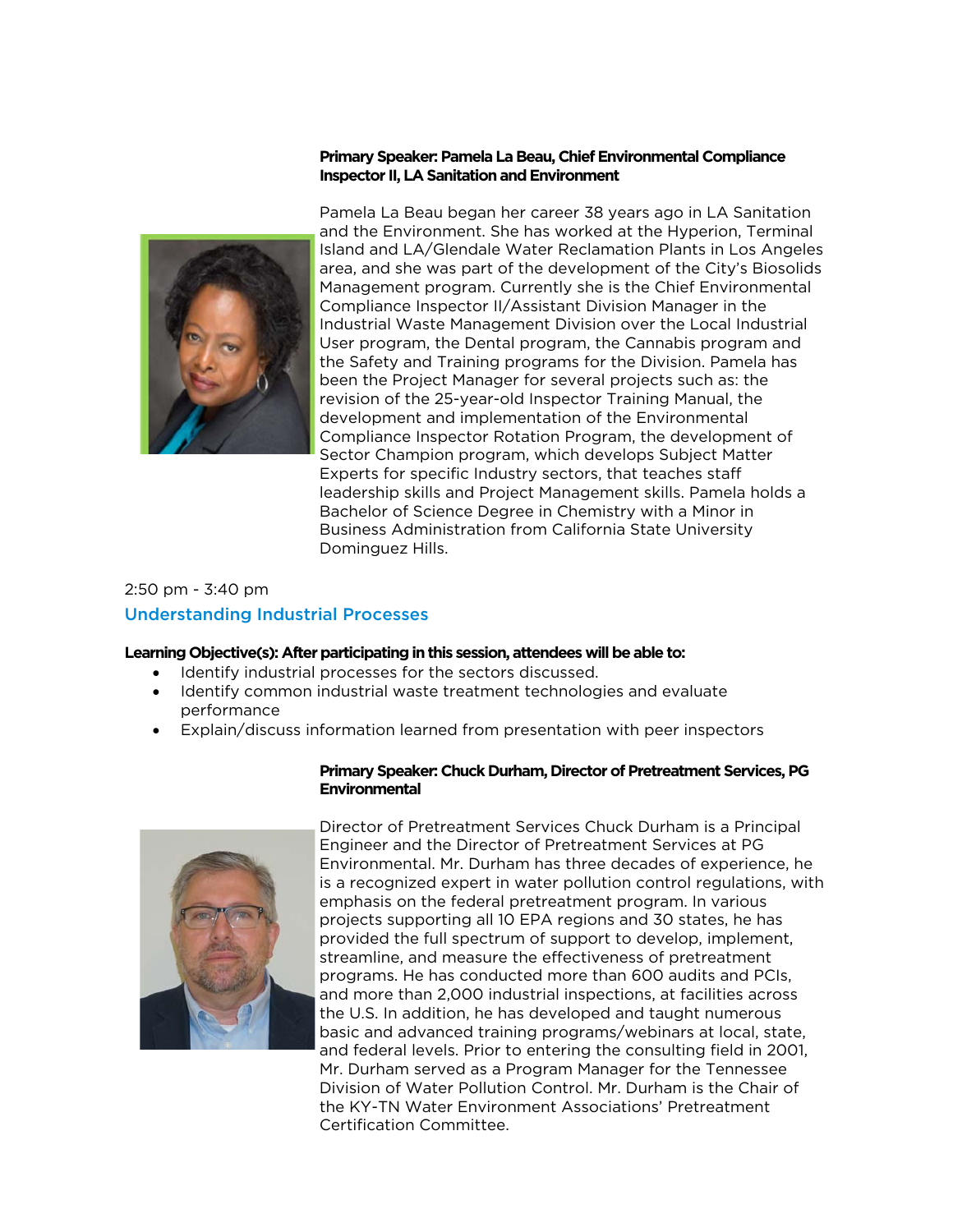

#### **Speaker: Sirese Jacobson, Environmental Scientist, PG Environmental**

Sirese Jacobson is an Environmental Scientist supporting projects relating to NPDES permit compliance and water quality. Primary support areas have included compliance inspections; data collection, analysis, and management; research; and technical writing. She works directly with state and industry representatives conducting inspections of regulated facilities and compiling inspection reports. Ms. Jacobson has provided pretreatment program support to nine U.S. Environmental Protection Agency (EPA) Regions and has conducted more than 60 pretreatment compliance inspections and audits.

# 3:50 pm - 4:40 pm Is My IU a CIU? – Making Categorical Determinations

# **Learning Objective(s): After participating in this session, attendees will be able to:**

- Summarize and share information on the categorical regulation development and application process
- Utilize tools shared to confidently make categorical determinations
- More confidently distinguish between regulated and unregulated industrial processes and mixed wastestreams.



# **Primary Speaker: Chuck Durham, Director of Pretreatment Services, PG Environmental**

Director of Pretreatment Services Chuck Durham is a Principal Engineer and the Director of Pretreatment Services at PG Environmental. Mr. Durham has three decades of experience, he is a recognized expert in water pollution control regulations, with emphasis on the federal pretreatment program. In various projects supporting all 10 EPA regions and 30 states, he has provided the full spectrum of support to develop, implement, streamline, and measure the effectiveness of pretreatment programs. He has conducted more than 600 audits and PCIs, and more than 2,000 industrial inspections, at facilities across the U.S. In addition, he has developed and taught numerous basic and advanced training programs/webinars at local, state, and federal levels. Prior to entering the consulting field in 2001, Mr. Durham served as a Program Manager for the Tennessee Division of Water Pollution Control. Mr. Durham is the Chair of the KY-TN Water Environment Associations' Pretreatment Certification Committee.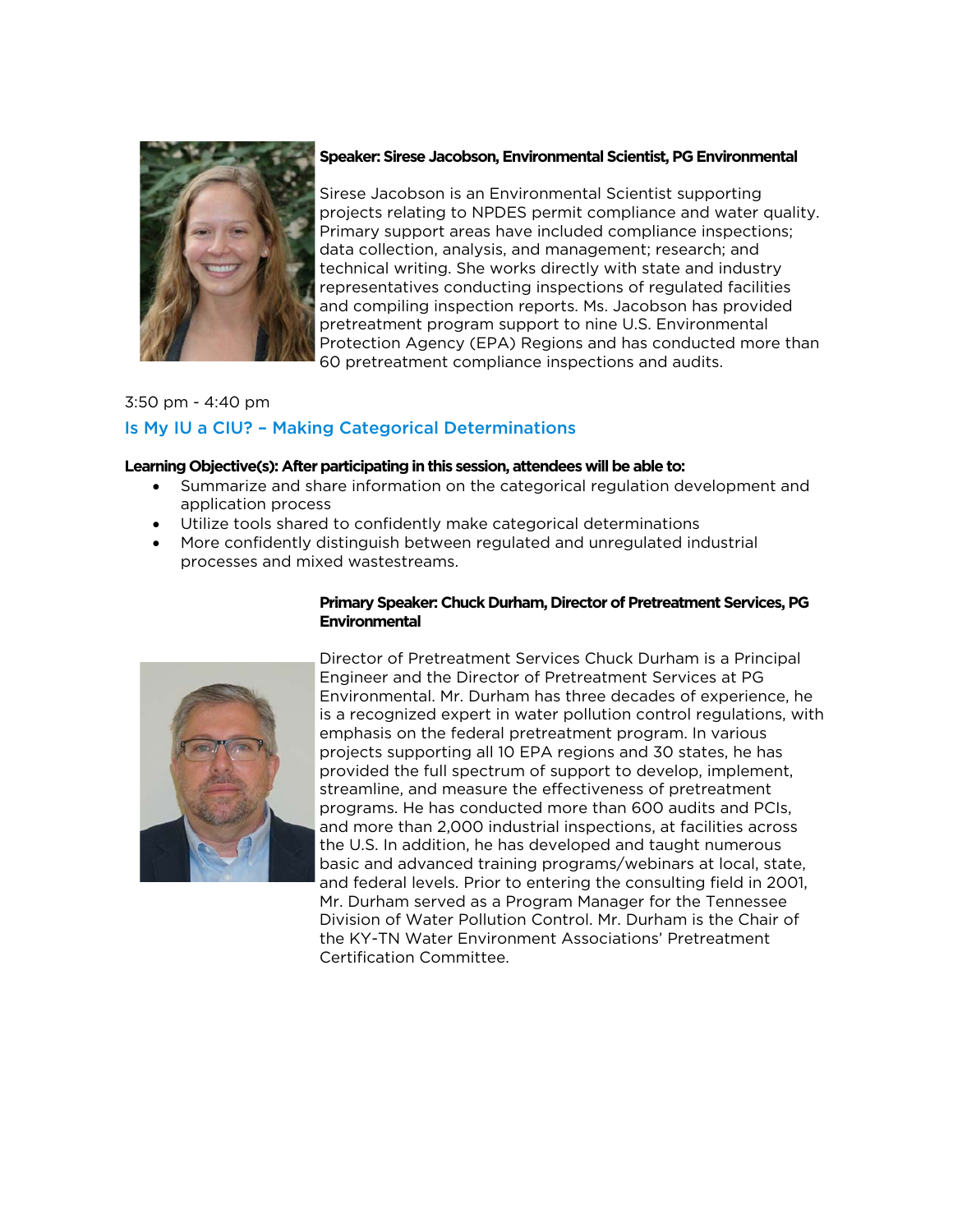

#### Speaker: Sirese Jacobson, Environmental Scientist, PG Environmental

Sirese Jacobson is an Environmental Scientist supporting projects relating to NPDES permit compliance and water quality. Primary support areas have included compliance inspections; data collection, analysis, and management; research; and technical writing. She works directly with state and industry representatives conducting inspections of regulated facilities and compiling inspection reports. Ms. Jacobson has provided pretreatment program support to nine U.S. Environmental Protection Agency (EPA) Regions and has conducted more than 60 pretreatment compliance inspections and audits.

# 3:50 pm - 4:40 pm IRWD and Implementation of the One Water Model

# **Primary Speaker: Lisa Haney**

# 3:50 pm - 4:40 pm

# Effectiveness of PreTreatment Program and the Support of One Water Goals

## **Learning Objective(s): After participating in this session, attendees will be able to:**

- Be able to identify one water opportunities in their own organization.
- Be able to describe how the pretreatment program directly contributes to one water goals.
- Be able to explain how LASAN's pretreatment program has evolved to meet one water goals.



# **Primary Speaker: Amanda Lujan, Environmental Engineering Associate III, LA Sanitation and Environment**

Amanda Lujan is an Environmental Engineering Associate III with LA Sanitation and Environment. She has been working in the Industrial Waste Management Division for over 6 years now and as a supervisor for the Local Limits program for the last year. She has a Bachelor of Science in Civil and Environmental Engineering from UCLA and her State of California Professional Engineering License in Civil Engineering. While with Industrial Waste she has worked on numerous exciting projects including: the Local Limits Program, Reclamation Plant Response, Green Chemistry, the Industrial user Re-Classification and Optimization as well as represented Sanitation for the Los Angeles World Airports Landside Access Modernization Project. She has headed the mentorship program for LASAN's new Environmental Engineering Associates for the past five years. She is currently a part of the Reclamation Plant Response and Local Limits team.

5:30 pm - 6:30 pm Signature Event: Laser Show - The Brilliance of Clean Water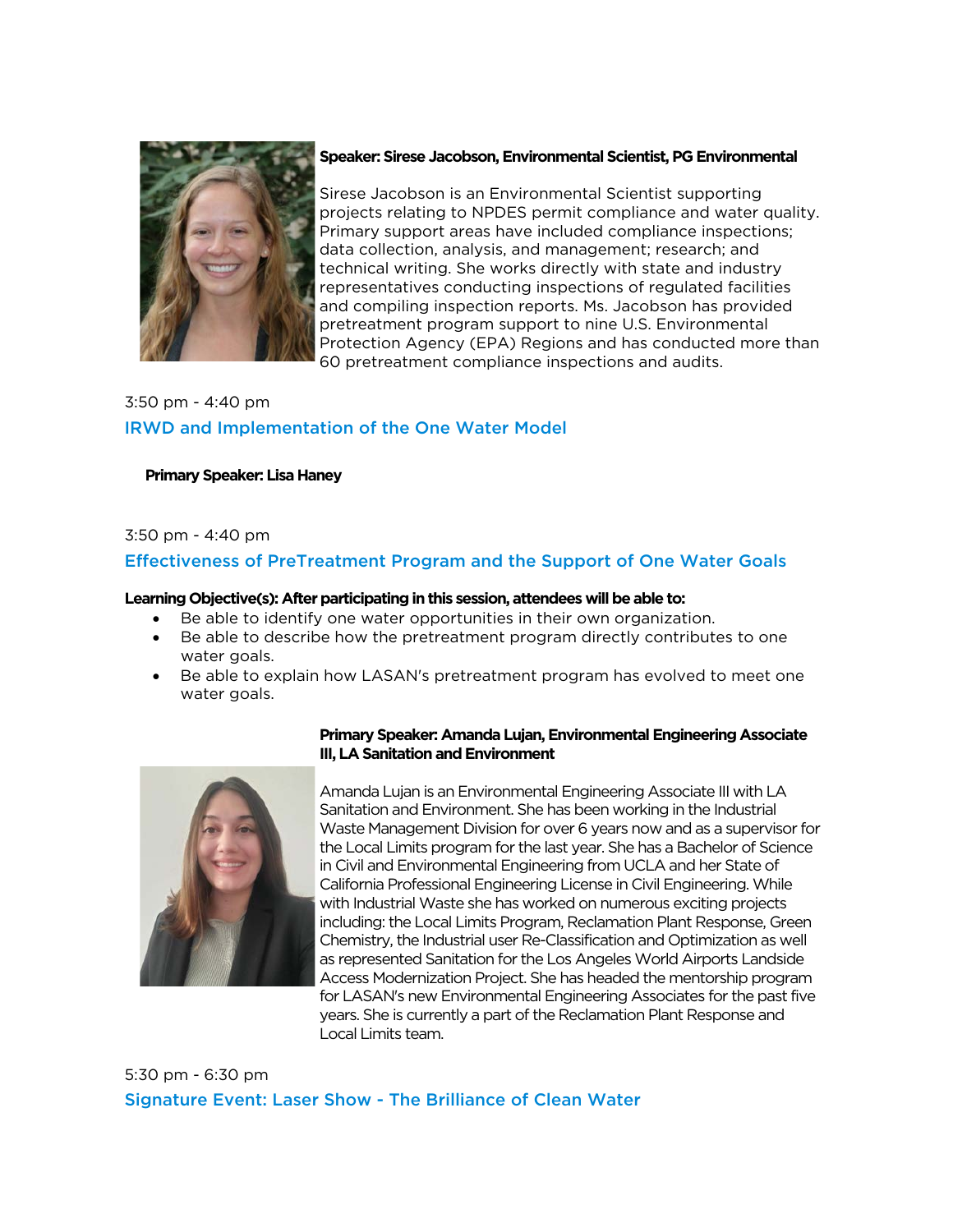# **Thursday, June 23, 2022**

8:30 am - 8:55 am

# Test Taking Strategies for Success

# **Learning Objective(s): After participating in this session, attendees will be able to:**

- Identify key test taking strategies to increase success on exams.
- Recognize exam preparation do's and don'ts.
- Utilize proven test preparation tips leading up to an exam.

## **Primary Speaker: Kent McIntosh, retired industrial-waste inspector, Sanitation Districts of Los Angeles County**

Kent O. McIntosh holds CWEA certification as an Environmental Compliance Inspector, Grade 4, and as an Industrial Waste Treatment Plant Operator, Grade 1. He retired in 2019 from the Los Angeles County Sanitation Districts after more than 31 years, the first three as a laboratory technician, then as an industrial-waste inspector. He was the senior inspector for the full-time night-shift team of five inspectors. He has a bachelor of science degree in civil engineering and in applied mathematics and a bachelor of arts degree in biology and in German.

# 8:30 am - 9:20 am

# Introduction and Overview of EPA Pretreatment Regulations and Updates - Virtual Presenter

# **Learning Objective(s): After participating in this session, attendees will be able to:**

- Contribute knowledgeably to your local pretreatment program
- Compare and correlate the goals of pretreatment at the local, state, and federal levels
- Implement federal requirements to regulate dental discharges



# **Primary Speaker: Amelia Whitson, Pretreatment Coordinator, US EPA, Region 9**

Amelia is the Pretreatment Coordinator for EPA's Pacific Southwest Regional Office (Region 9) in San Francisco. She has served as Region 9's Pretreatment Coordinator for eleven years. As Pretreatment Coordinator, she is responsible for managing EPA's oversight of industrial wastewater pretreatment in Arizona, California, Hawaii, Nevada, and the Pacific Island Territories. Amelia received a B.A. in Environmental Earth Science from UC Berkeley.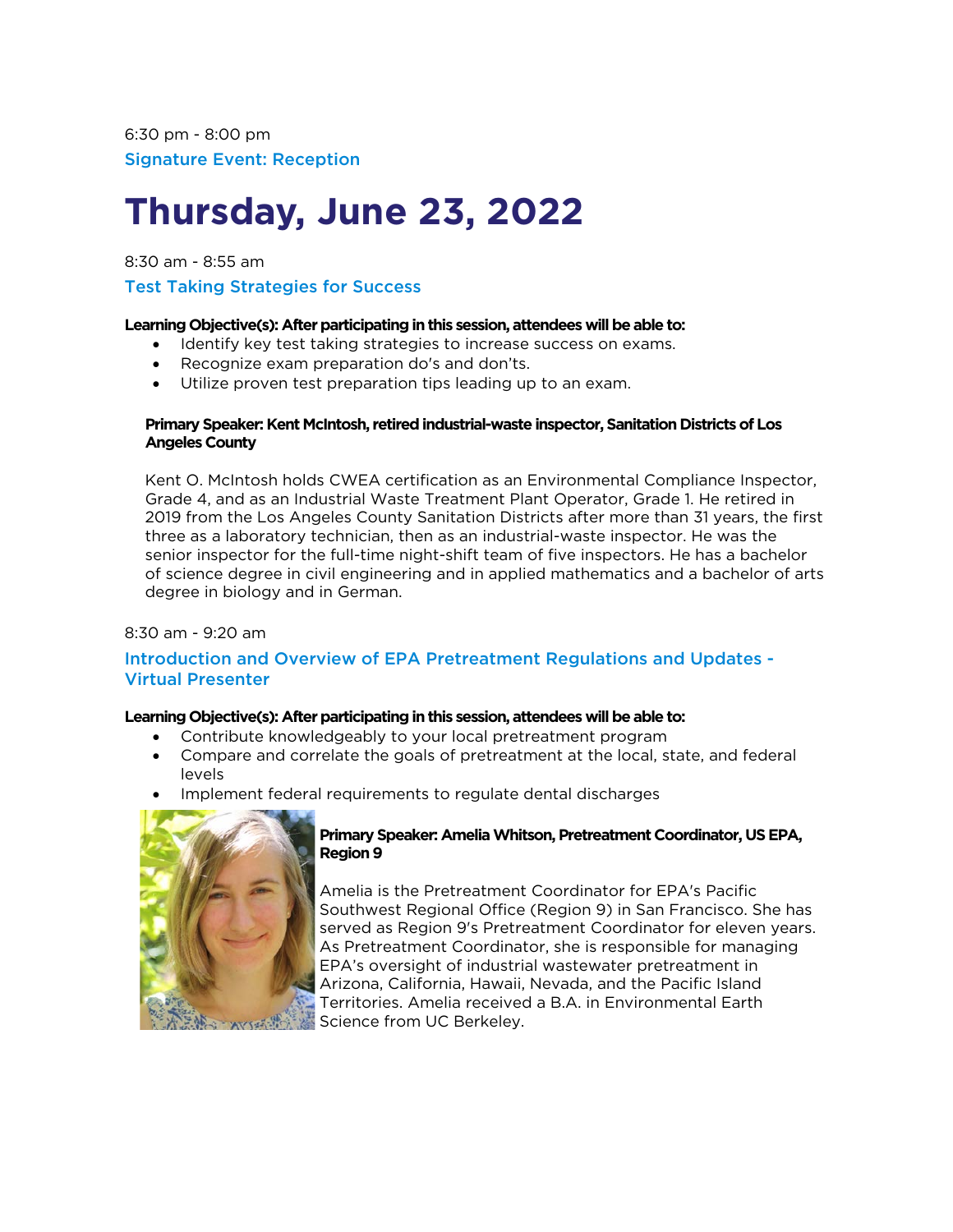## **Speaker: Jim Polek, Environmental Engineer, U.S. Environmental Protection Agency**



Jim is an Environmental Engineer in EPA's Pacific Southwest Regional Office (Region 9) in San Francisco. He has worked in the NPDES Wastewater Enforcement Office for ten years, conducting inspections of, providing compliance assistance to, and managing enforcement actions against industrial users and municipalities, with a focus on pretreatment. Prior to his NPDES Pretreatment work, he was an EPA hazardous waste inspector for nine years. Jim holds a B.S. in Mineral Engineering and an M.S. in Environmental Engineering from the University of California, Berkeley.

#### 8:30 am - 9:20 am

#### **FOG Program Resilience: Tips for Passing Inspections & Improving Effectiveness**

#### **Learning Objective(s): After participating in this session, attendees will be able to:**

- Better prepare for regulatory audits by regulators including state/regional water board/USEPA compliance evaluation inspectors.
- Better understand regional water board and USEPA inspector priorities, inspection techniques and requests to be proactive for being successful.
- Gain insights, practical approaches, tips and checklists from leading collection system operators throughout the state.

#### **Primary Speaker: James Fischer, Principal, Fischer Compliance LLC (Fischercompliance.com)**

Mr. Fischer has over 33 years of professional regulatory experience in both public and private sectors. He retired from the State Water Resources Control Board as statewide lead for collection system compliance and enforcement and started Fischer Compliance, LLC (fischercompliance.com) in September of 2020 serving municipalities with best practice support for reducing risks, enforcement risks and optimizing compliance. Expert collection system consulting services include Sewer System Management Plan (SSMP) Audits, SSMP updates and "simulated" regulatory inspections helping agencies meet and exceed requirements of the existing WDRs and implement resilient practices ahead of the new WDRs currently under review.

#### 8:30 am - 9:20 am

#### A Look Into The Future of Pretreatment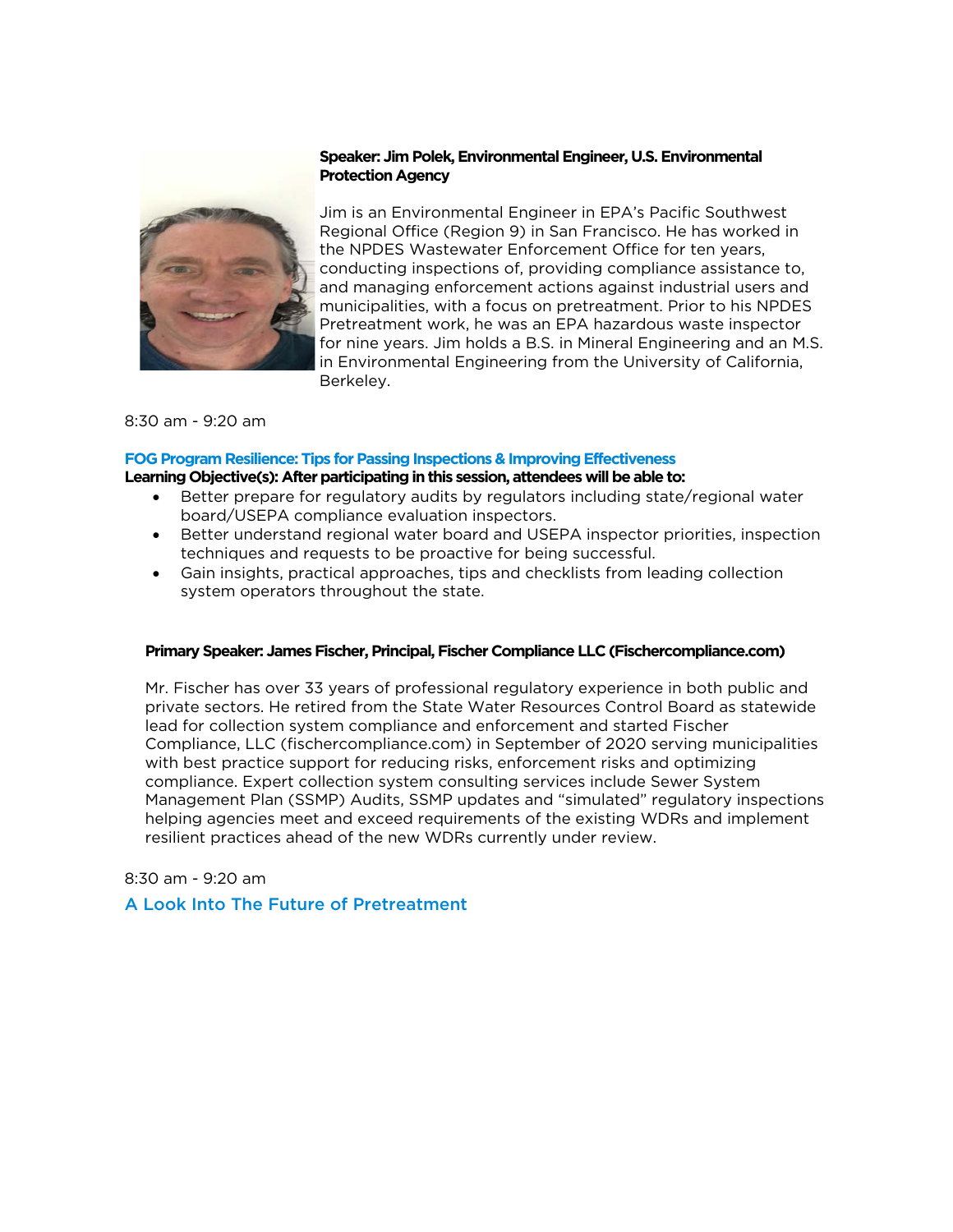#### **Primary Speaker: Joshua Balentine, National Pretreatment Technical Lead, Brown and Caldwell**



Josh Balentine is Brown and Caldwell's National Pretreatment Technical Lead and has a unique pretreatment background covering all angles. He has managed one of the largest pretreatment programs in the country, served as a consulting engineer for numerous pretreatment programs and industrial users, and supported the U.S. EPA and various states as a contract regulator of industrial pretreatment programs, including EPA Region 9 and the State of California. While working on behalf of the U.S. EPA, he was a credential inspector holding a U.S. EPA Inspection Security Clearance and performed more than 100 pretreatment program compliance audits and more than 500 industrial user inspections. He has a Bachelor's degree in Civil Engineering from the University of Memphis and holds a Grade 4 Wastewater Treatment Plant Operators license in Arizona and Tennessee.

# 8:55 am - 9:20 am Getting to Know the New Pretreatment Facility Manual!

#### **Learning Objective(s): After participating in this session, attendees will be able to:**

- Recognize how to use the update PFI Manual effectively.
- Identify key improvements to the PFI Manual
- Increase professional knowledge to apply in the workplace.



#### **Primary Speaker: John Rowe, Process Engineer, Office of Water Programs at Sacramento State**

John Rowe is a Process Engineer in the Office of Water Programs at California State University at Sacramento. He was a tenured professor of water resources at a colleges in Florida an Georgia, and has taught microbiology, environmental science, biology, and water resource treatment technology. He has a PhD in environmental sustainability and a PhD in biological sciences, and an A level water and wastewater treatment operator license in Florida. John has worked as a project manager for CH2MHill, and as a technical assistance provider and trainer for the Rural Water Association.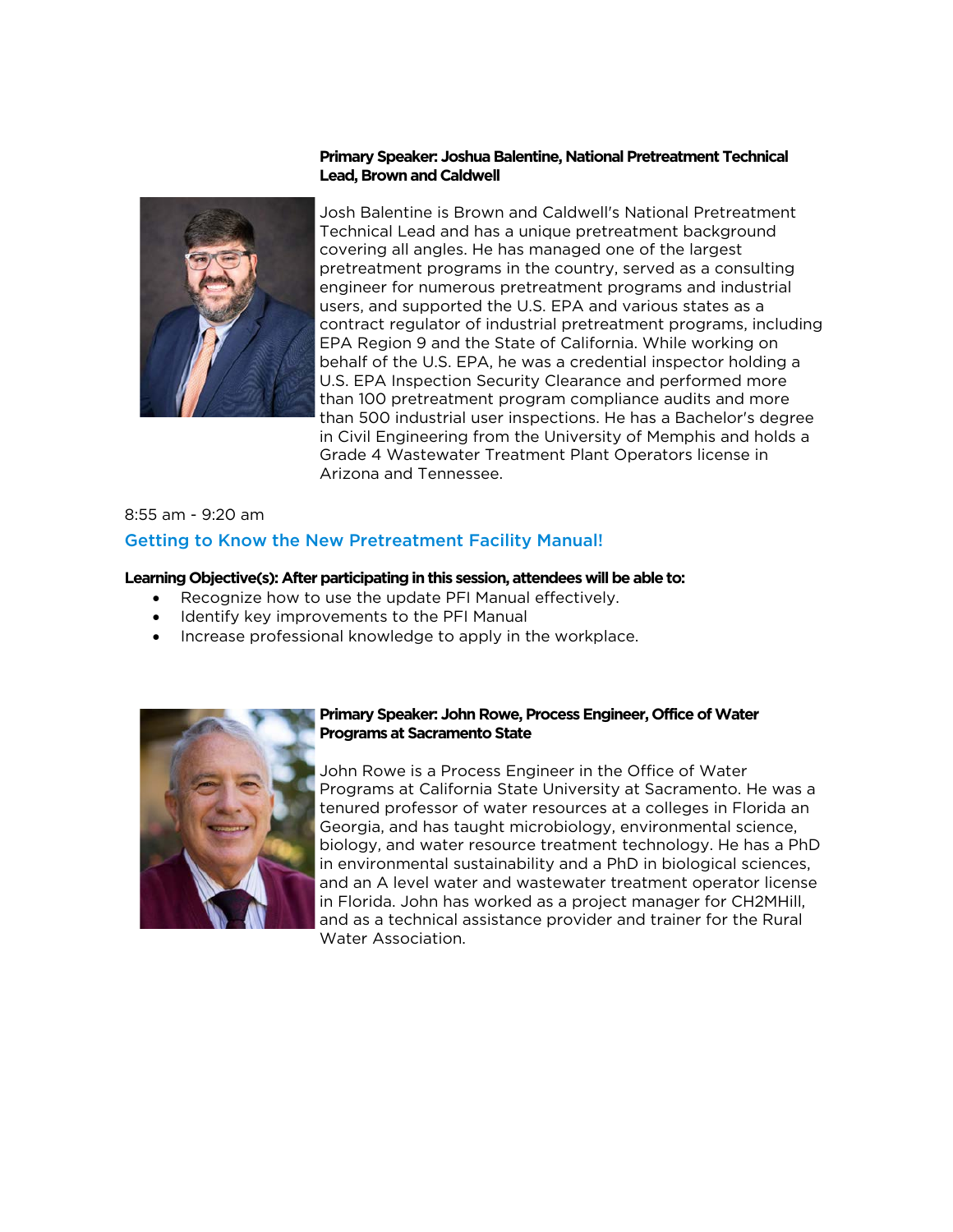#### **Speaker: Ramzi Mahmood, Professor and Executive Director, California State University, Sacramento**



Dr. Mahmood has been the director of Office of Water Programs (OWP) at Sacramento State since 1997. OWP is a multidisciplinary center providing training, technical assistance, and applied research services for water resources and water quality disciplines. Its mission is to provide cost-effective solutions for protecting and enhancing water resources, public health, and the environment. For over 40 years, OWP training materials have supported the drinking water and wastewater professions, earning it an international reputation as a leader in this field. OWP serves as the US EPA Region 9 Environmental Finance Center (EFC) which supports rural, disadvantaged, and tribal communities throughout the west in financial planning and utilities asset management. He has a faculty of civil engineering at Sacramento State since 1994. He has doctorate and master's degrees in environmental engineering, a master's degree in applied mathematics, and bachelor's degree in Civil Engineering.

## 9:30 am - 10:20 am

## Pretreatment Standards (Categorical Regulations) - Virtual Presenter

#### **Learning Objective(s): After participating in this session, attendees will be able to:**

- Classify categorical industrial users
- Apply categorical standards in industrial user permits
- Convert limits using the Combined Wastestream Formula



#### **Primary Speaker: Jim Polek, Environmental Engineer, U.S. Environmental Protection Agency**

Jim is an Environmental Engineer in EPA's Pacific Southwest Regional Office (Region 9) in San Francisco. He has worked in the NPDES Wastewater Enforcement Office for ten years, conducting inspections of, providing compliance assistance to, and managing enforcement actions against industrial users and municipalities, with a focus on pretreatment. Prior to his NPDES Pretreatment work, he was an EPA hazardous waste inspector for nine years. Jim holds a B.S. in Mineral Engineering and an M.S. in Environmental Engineering from the University of California, Berkeley.

9:30 am - 10:20 am

#### ECI Exam Test Preparation: Grade 1

- Identify the more challenging KSA's in preparation of the ECI exam.
- Increase professional knowledge to apply in the workplace.
- Improve understanding of exam content.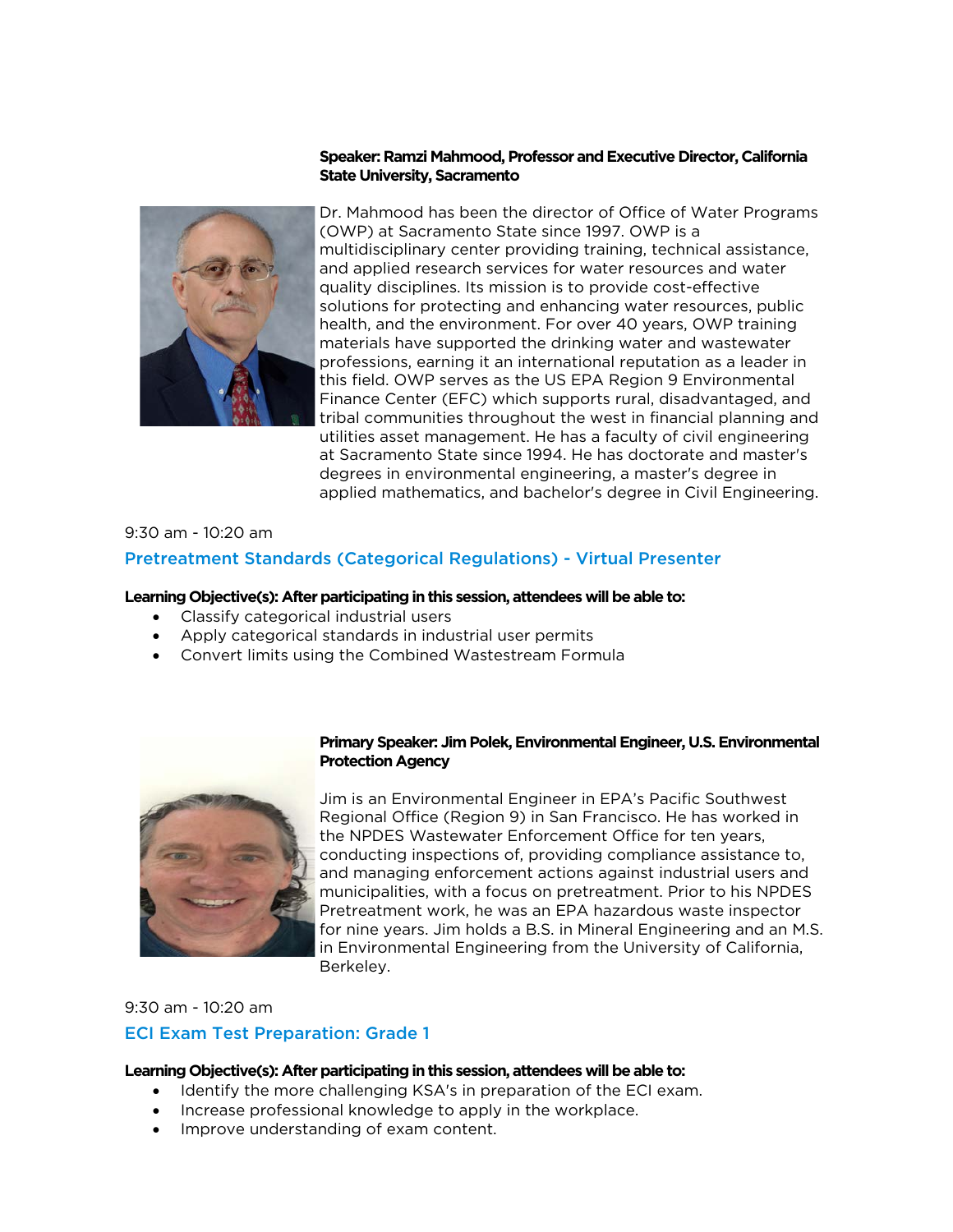

# **Primary Speaker: Shannon Simmers, Regulatory Compliance Officer, City of Redlands**

Shannon Simmers, Regulatory Compliance Officer for the City of Redlands, CA is responsible for the Pretreatment Program and other regulatory requirements for the City's Municipal Utilities, and Engineering Department. She has worked in the Environmental Compliance Field since 2014. She is a P3S Executive Committee Past Chair and the TCP Training Liaison. She is involved in several projects such as the TCP Train the Trainer program and the CSUS PFI Update Subcommittee. She is also a Subject Matter Expert for the ECI exam and was involved with ECI exam re-validation and revisions to the ECI Study guides.

# 9:30 am - 10:20 am

# Real Time Monitoring of Collection Systems and WRRFs for Conventional and IPR/DPR Processes

## **Learning Objective(s): After participating in this session, attendees will be able to:**

- Understanding of industrial source control challenges for NPDES compliance and potable reuse water quality
- Understanding of the broad range of potential online monitoring tools and approaches
- Clearly defined challenges and step by step approach to finding an online monitoring system that could, with sufficient testing, benefit any source control program.



#### **Primary Speaker: Kristel Baumgardner-Kranz, Lead Engineer, Carollo Engineers, Inc.**

Kristel Baumgardner-Kranz, P.E., is a Lead Engineer with Carollo Engineers, Inc. She has been with Carollo for seven years has been a practicing environmental engineer for eight years. Kristel received her Master of Science in Civil and Environmental Engineering from U.C. Davis and her Bachelor of Science in Anthropology from the University of Wyoming. Her project experience includes developing uniform and site-specific local limits for industry dischargers, developing an Enhanced Source Control Program, updating Sewer Use Ordinances, developing permits for industrial dischargers, developing Enforcement Response Plans, and developing and implementing Industrial Waste Surveys.

9:30 am - 10:20 am Best Practices for Combating FOG through Proper GI Sizing & Maintenance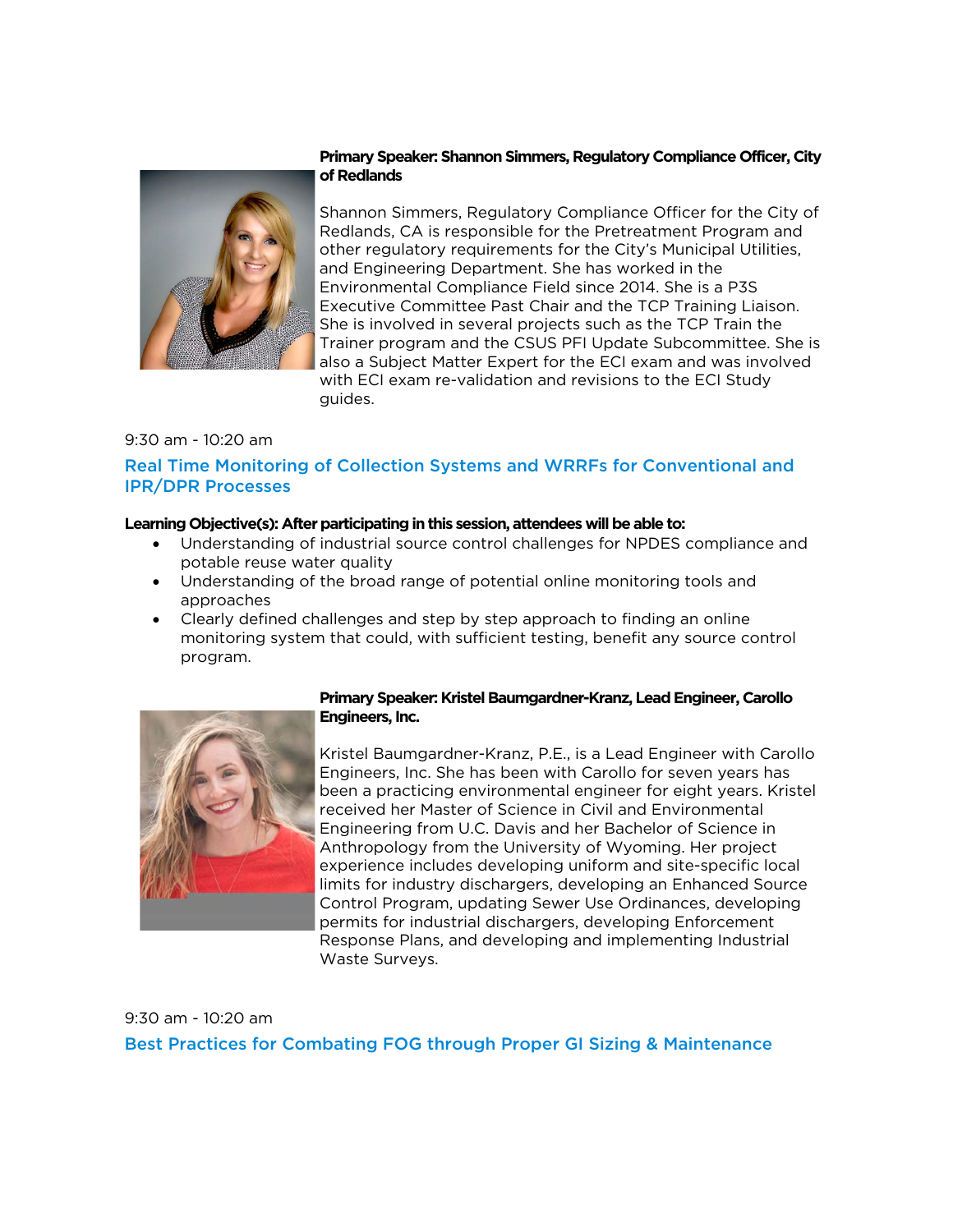

# **Primary Speaker: Tony Cole, Market Development Specialist, Endura/IPEX USA**

Tony is a market development specialist with Endura, the grease separation technology division of IPEX. He is responsible for handling technical inquiries, providing FOG & grease interceptor training, and working with local jurisdictions to ensure products meet current code standards. Tony has been with IPEX since 2017, and is currently a member of PHCC, IAPMO, and ASPE. Tony graduated in 2010 from the University of St. Francis (IL), with a BS (hons) of Business Administration and a focus on marketing and management. He currently resides in the Greater Houston area in Texas.

# 10:30 am - 10:55 am Building Stronger Communities Through the Power of Data

## **Learning Objective(s): After participating in this session, attendees will be able to:**

- How to automate, manage and report on compliance data more effectively and efficiently.
- How to provide your team with the means to focus on building stronger relationships with your community.
- How to continually protect your community as new challenges emerge.



# **Primary Speaker: Benjamin Braman, Account Executive, Aquatic Informatics**

Ben Braman is an Account Executive at Aquatic Informatics. Ben has a Bachelors and Masters Degree in Business Administration and specializes in providing software solutions for managing data in the industrial pretreatment and FOG fields.

# 10:30 am - 11:20 am

#### **ECI Exam Test Preparation: Grade 2**

- Understand the more challenging KSA's in preparation of the ECI exam.
- Increase professional knowledge to apply in the workplace.
- Improve understanding of exam content.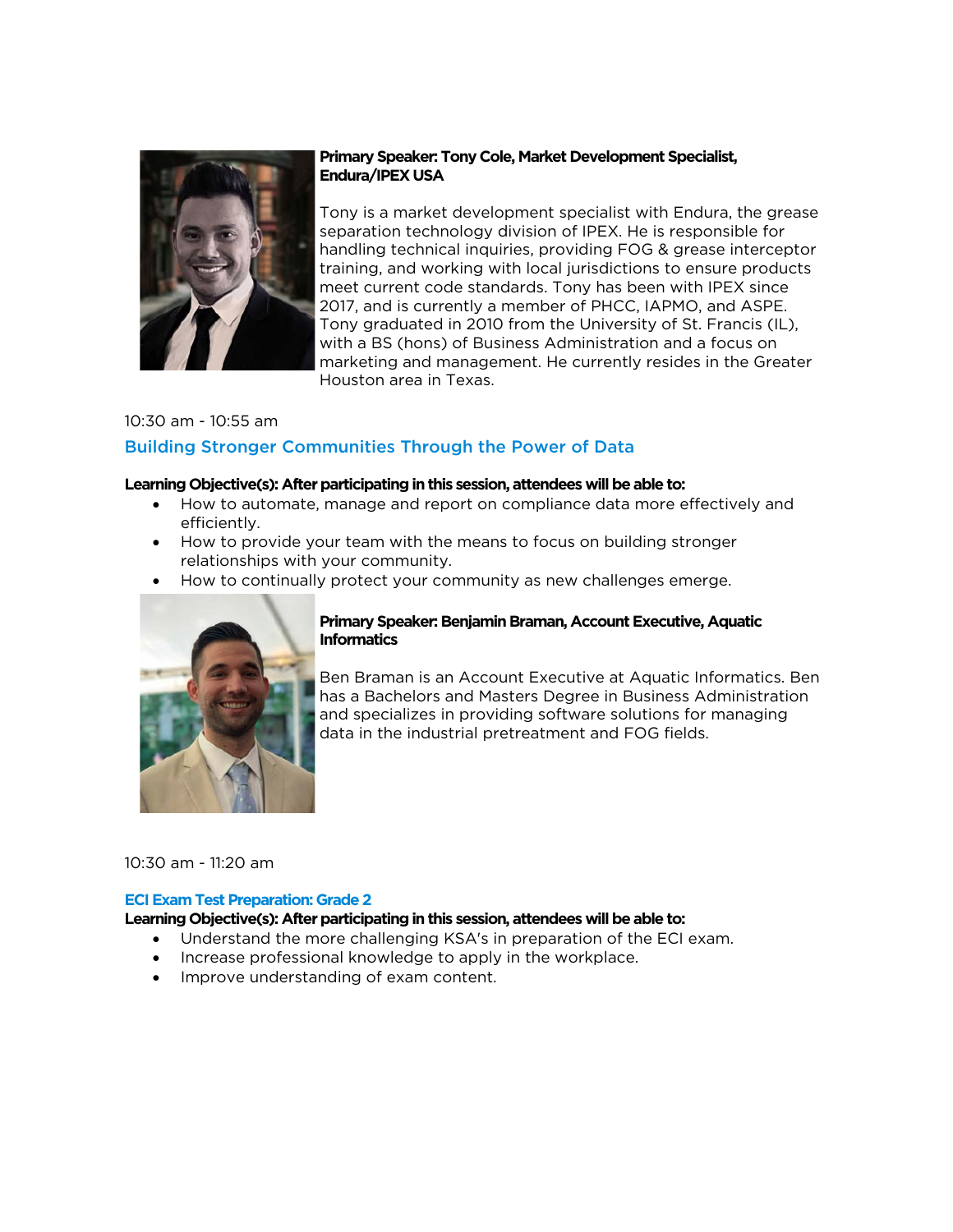

# **Primary Speaker: Shannon Simmers, Regulatory Compliance Officer, City of Redlands**

Shannon Simmers, Regulatory Compliance Officer for the City of Redlands, CA is responsible for the Pretreatment Program and other regulatory requirements for the City's Municipal Utilities, and Engineering Department. She has worked in the Environmental Compliance Field since 2014. She is a P3S Executive Committee Past Chair and the TCP Training Liaison. She is involved in several projects such as the TCP Train the Trainer program and the CSUS PFI Update Subcommittee. She is also a Subject Matter Expert for the ECI exam and was involved with ECI exam re-validation and revisions to the ECI Study guides.

# 10:30 am - 11:20 am Pretreatment Standards (Categorical Regulations) - Virtual Presenter

## **Learning Objective(s): After participating in this session, attendees will be able to:**

- Develop new local limits
- Evaluate when and how local limits need to be updated
- Implement general prohibitions, specific prohibitions, and local limits in their service area



# **Primary Speaker: Jim Polek, Environmental Engineer, U.S. Environmental Protection Agency**

Jim is an Environmental Engineer in EPA's Pacific Southwest Regional Office (Region 9) in San Francisco. He has worked in the NPDES Wastewater Enforcement Office for ten years, conducting inspections of, providing compliance assistance to, and managing enforcement actions against industrial users and municipalities, with a focus on pretreatment. Prior to his NPDES Pretreatment work, he was an EPA hazardous waste inspector for nine years. Jim holds a B.S. in Mineral Engineering and an M.S. in Environmental Engineering from the University of California, Berkeley.

# 10:30 am - 11:20 am

# Enhanced Source Control: Implications of the 2020 NWRI Expert Panel Report

- Additional awareness of the National Water Research Institute, it's history, purposes, and programs. Develop self-identifying potential experts.
- Make the argument that the additional scrutiny accompanying drinking water production is warranted and valuable.
- Apply an informed understanding of emerging potable reuse and source control trends to make better informed technical and career decisions.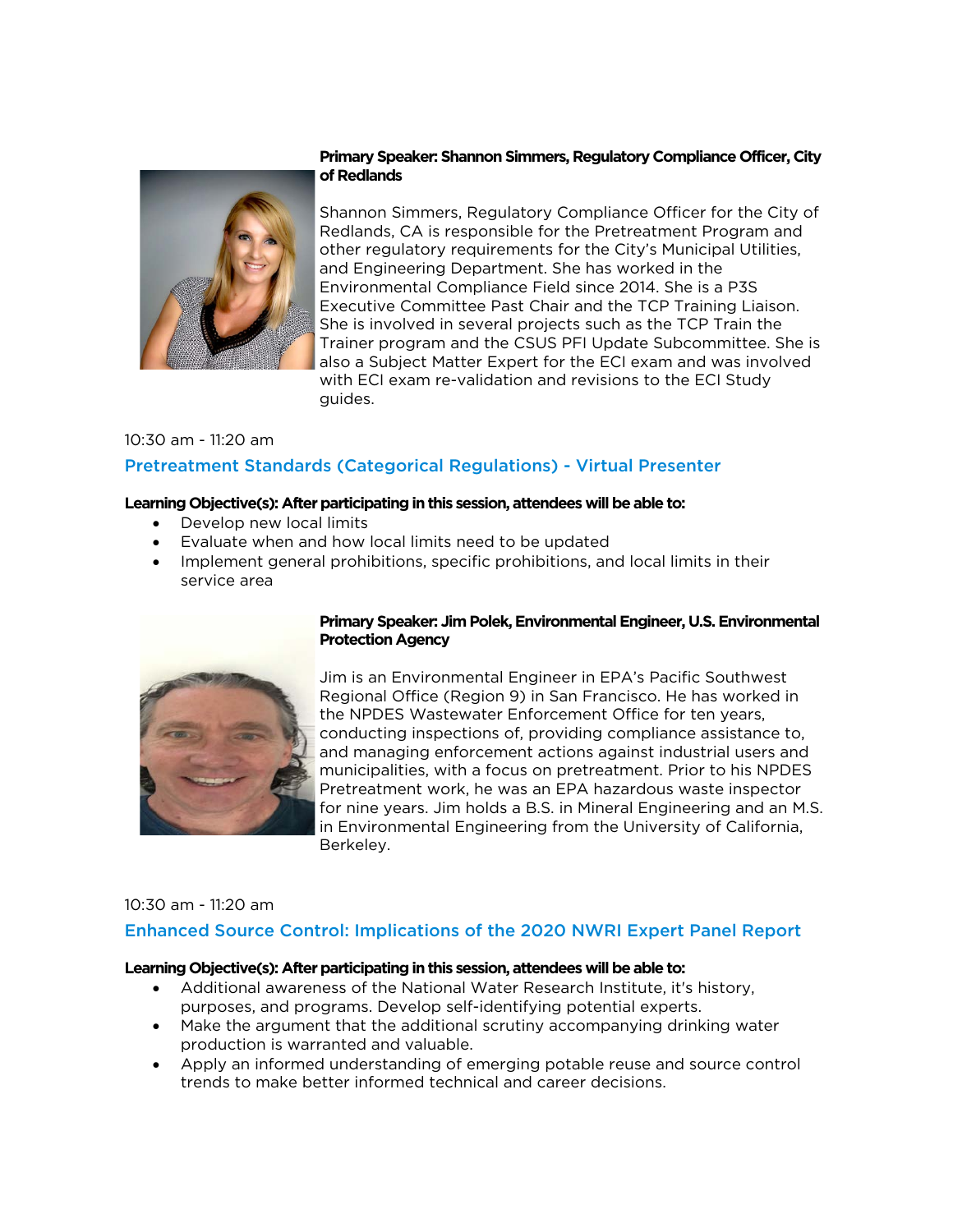## **Primary Speaker: Kevin Hardy, Executive Director, National Water Research Institute (NWRI)**



Kevin M. Hardy has served as Executive Director of the National Water Research Institute (NWRI) since 2017. Founded in 1991 by Southern California water agencies in partnership with Joan Irvine Smith, NWRI promotes the protection, maintenance, and restoration of water supplies, freshwater, and marine environments through the planning and execution of applied research projects. As NWRI's Executive Director, Mr. Hardy works with researchers, academics, utility managers, regulators and policymakers to develop water reuse practices and regulations that protect public health; facilitate NWRI's wellestablished independent expert advisory program; and, to create meaningful and lasting partnerships within the nation's water community. Hardy holds bachelors and masters degrees from San Diego State University, a Juris Doctorate from the University of San Diego School of Law, and is a proud alumni of the Water and Wastewater Leadership Center at the University of North Carolina at Chapel Hill.

# 10:55 am - 11:20 am Public/Private Partnership: Teaming Approach to FOG Compliance

#### **Learning Objective(s): After participating in this session, attendees will be able to:**

- Assess the applicability of a Public/Private Partnership to their specific local FOG conditions.
- Recognize the FOG Program Implementation tasks that would benefit from the expertise/skills of a consultant.
- Apply one or more elements of the IRWD Public/Private Partnership approach to enhance their current FOG Program.



# **Primary Speaker: Jim Kolk, Principal Engineer, EEC Environmental**

#### **Speaker: Adam Stontz**

12:05 pm - 1:50 pm Lunch: P3S Grant Recipients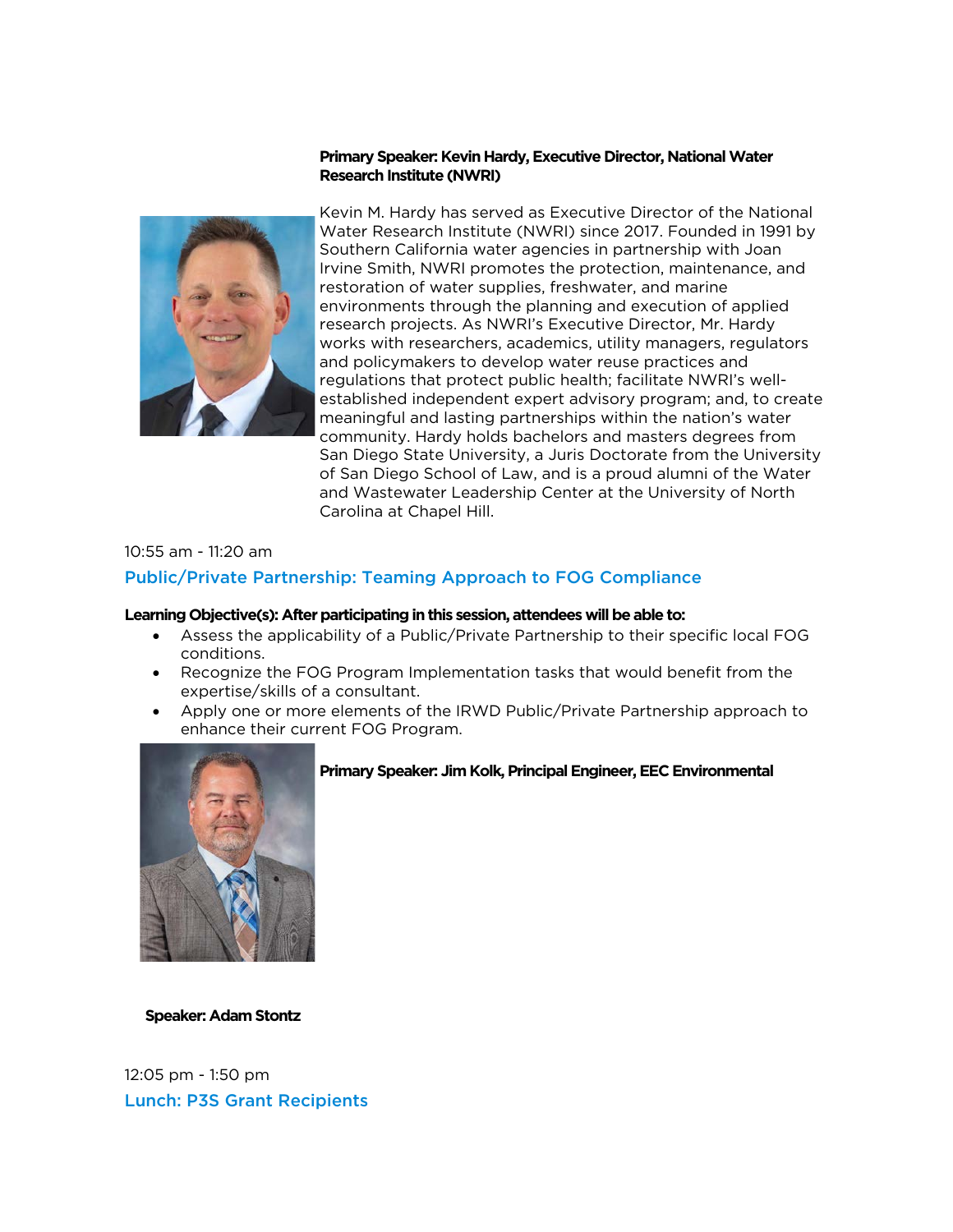#### 1:50 pm - 2:40 pm

# FOG Stakeholder (FSEs, Haulers) Engagement – Changes in Practices and Trends

#### **Learning Objective(s): After participating in this session, attendees will be able to:**

- Understand different approaches to FOG program managment being actively used across the U.S.
- Differentiate between trends in FOG program activities that promote compliance vs. activies that do not promote compliance
- Compare approaches to stakeholder engagement and apply one or more of these to my FOG program



#### **Primary Speaker: Eric Snell, Professional Services & Consulting Lead, SwiftComply**

Eric Snell works as the Pretreatment Consulting & Professional Services lead for SwiftComply. SwiftComply provides regulatory compliance and reporting solutions to the Water/Wastewater industry; Cross-Solution Dashboard Reporting, FOG, Stormwater, Backflow and Pretreatment. Eric began working extensively with environmental database solutions and GIS in 1990 with a primary focus on Pretreatment and FOG solutions beginning in 1998. Working nationally with hundreds of programs, multiple engineering consultants and regulatory agencies over a 20+ year period has provided him with a depth of experience and unique insights that cross the regulatory industry's landscape.

#### 1:50 pm - 2:40 pm

# Pretreatment Compliance Audits and Inspections - Virtual Presenter

#### **Learning Objective(s): After participating in this session, attendees will be able to:**

- Prepare for what you can expect at (and when you can expect) a Pretreatment Compliance Audit or Inspection
- Make the most of a Pretreatment Compliance Audit or Inspection
- Use Pretreatment Compliance Audits and Inspections to showcase and enrich your program



#### **Primary Speaker: Jim Polek, Environmental Engineer, U.S. Environmental Protection Agency**

Jim is an Environmental Engineer in EPA's Pacific Southwest Regional Office (Region 9) in San Francisco. He has worked in the NPDES Wastewater Enforcement Office for ten years, conducting inspections of, providing compliance assistance to, and managing enforcement actions against industrial users and municipalities, with a focus on pretreatment. Prior to his NPDES Pretreatment work, he was an EPA hazardous waste inspector for nine years. Jim holds a B.S. in Mineral Engineering and an M.S. in Environmental Engineering from the University of California, Berkeley.

# 1:50 pm - 2:40 pm ECI Exam Test Preparation: Grade 3

- Understand the more challenging KSA's in preparation of the ECI exam.
- Increase professional knowledge to apply in the workplace.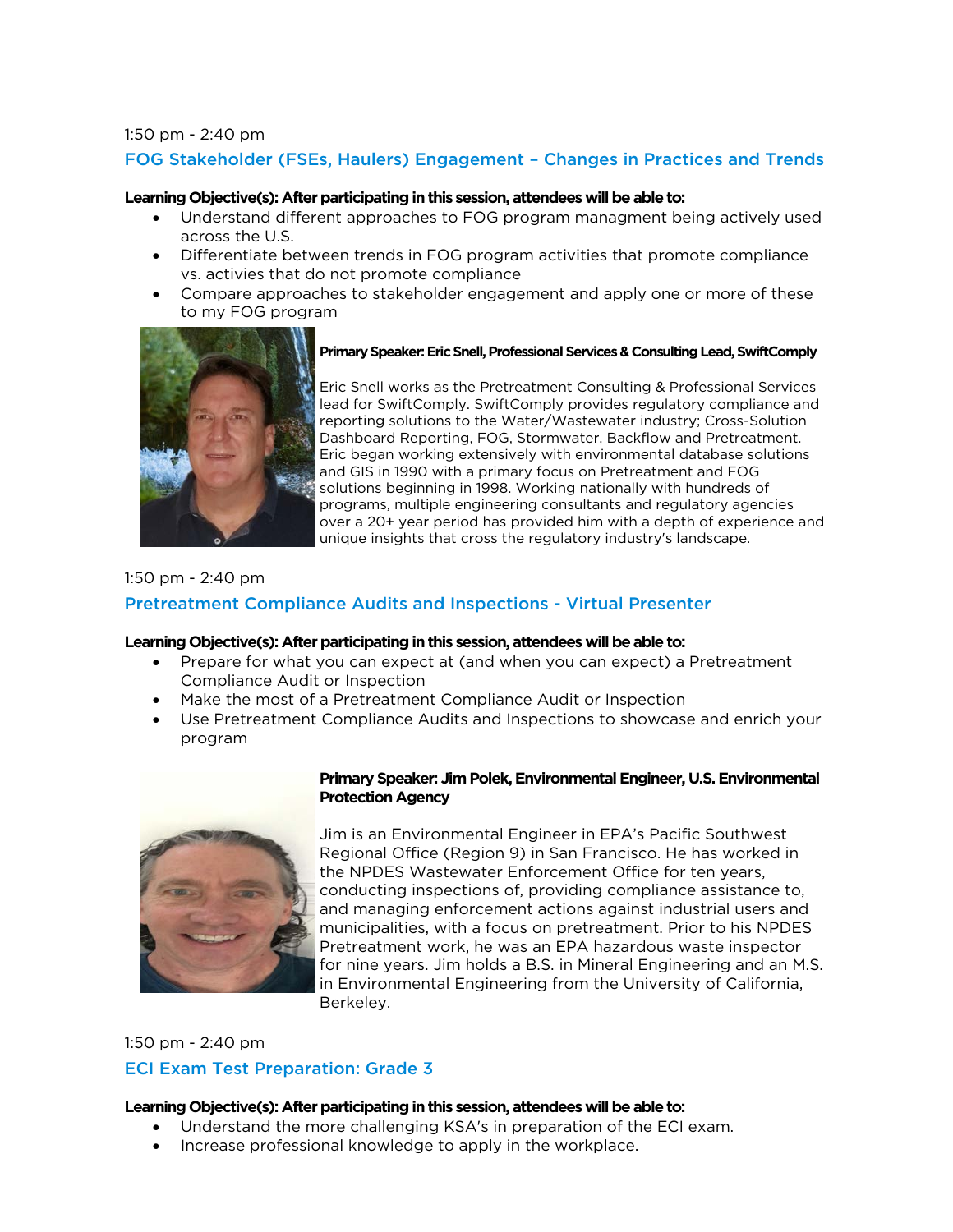Improve understanding of exam content.

## **Primary Speaker: George Munoz, Interim Environmental Compliance Supervisor, City of Riverside**

In 1999, George Munoz started work as an Environmental Consultant inspecting commercial, industrial, and residential facilities across the United States for lead based paint, asbestos, and mold. During his time as a consultant, he began teaching courses for EPA Region 9. In 2007, he joined the City of Riverside Environmental Compliance Team where he continually learns to adapt to the constant ever-changing industry. I currently hold Grade III Environmental Compliance Inspector Certification, QISP, and involved in CWEA certification training.

# 2:50 pm - 3:40 pm

# ECI Exam Test Preparation: Grade 4

#### **Learning Objective(s): After participating in this session, attendees will be able to:**

- Understand the more challenging KSA's in preparation of the ECI exam.
- Increase professional knowledge to apply in the workplace.
- Improve understanding of exam content.

## **Primary Speaker: Kent McIntosh, retired industrial-waste inspector, Sanitation Districts of Los Angeles County**

Kent O. McIntosh holds CWEA certification as an Environmental Compliance Inspector, Grade 4, and as an Industrial Waste Treatment Plant Operator, Grade 1. He retired in 2019 from the Los Angeles County Sanitation Districts after more than 31 years, the first three as a laboratory technician, then as an industrial-waste inspector. He was the senior inspector for the full-time night-shift team of five inspectors. He has a bachelor of science degree in civil engineering and in applied mathematics and a bachelor of arts degree in biology and in German.

2:50 pm - 3:40 pm

# Industrial User Surveys and Permitting - Virtual Presenter

#### **Learning Objective(s): After participating in this session, attendees will be able to:**

- Conduct a successful industrial user survey
- Determine which industrial users should be permitted
- Write a clear and effective industrial user permit



#### **Primary Speaker: Amelia Whitson, Pretreatment Coordinator, US EPA, Region 9**

Amelia is the Pretreatment Coordinator for EPA's Pacific Southwest Regional Office (Region 9) in San Francisco. She has served as Region 9's Pretreatment Coordinator for eleven years. As Pretreatment Coordinator, she is responsible for managing EPA's oversight of industrial wastewater pretreatment in Arizona, California, Hawaii, Nevada, and the Pacific Island Territories. Amelia received a B.A. in Environmental Earth Science from UC Berkeley.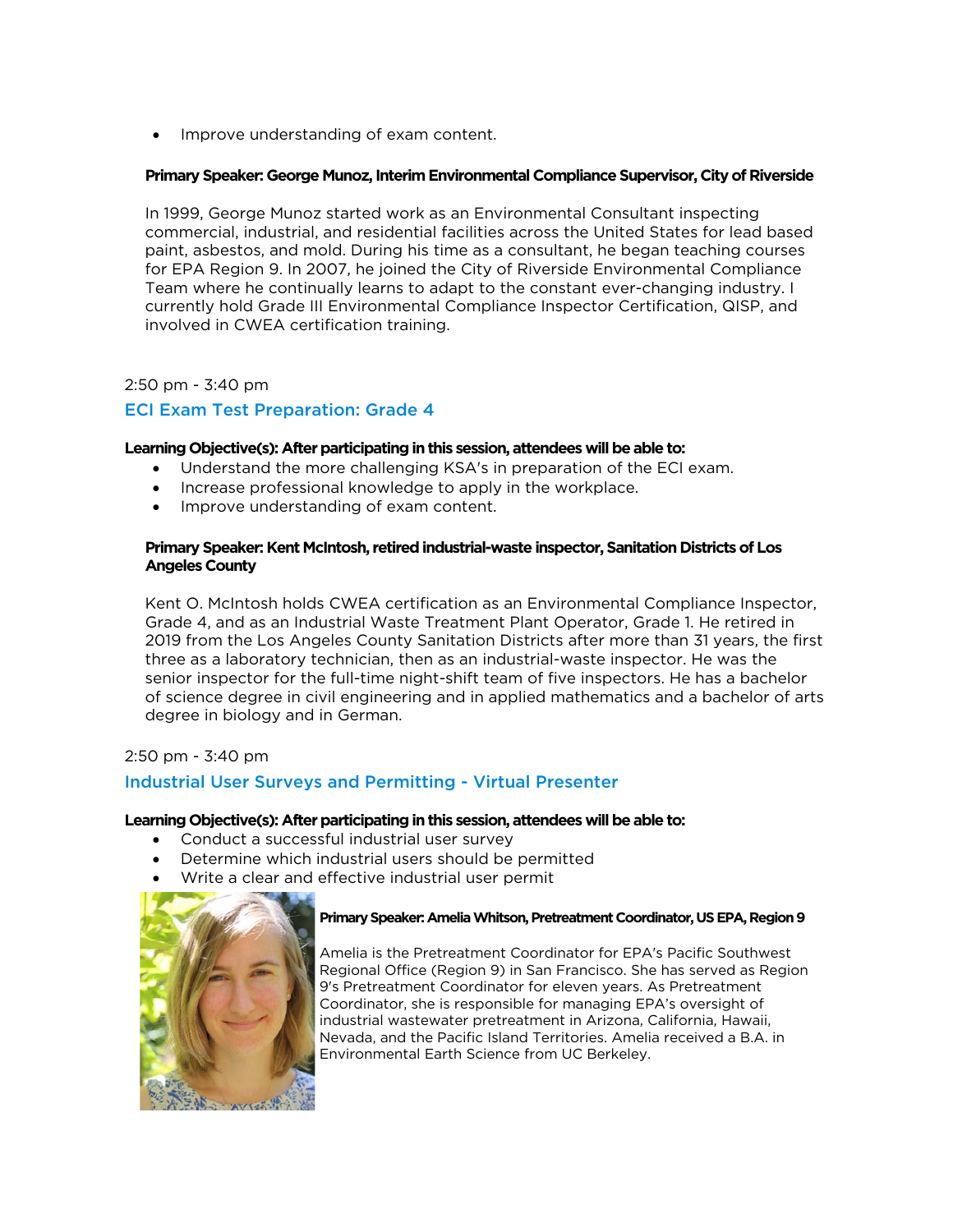# 2:50 pm - 3:40 pm FAQs About FOGS, or, Why The Fuss About FOGS



#### **Primary Speaker: Dennis Doherty, Technical Director for FOGS Products, The Filta Group**

Dennis Doherty. Technical Director for USA and CAN FOGS Products at the Filta Group. Longtime CWEA Member and I now belong to all sections. Born in New York and attended the Rochester Institute of Technology. My first career there was in Electronics Manufacturing Operations. In California 2006, I joined a manufacturers representative firm and offered instruments to municipal water and wastewater agencies. There, I also started offering AGRD Automatic Grease Removal Devices to restaurants and food services. I went solo in 2010 for an AGRD manufacturer as their exclusive distributor for Southern California. In 2021 I joined the Filta Group and we are introducing our line of Cyclone AGRD to the USA and Canada. As previously, I provide all AGRD services for pre-sale, installation, maintenance and support.

# 3:50 pm - 4:40 pm Meeting the Regulatory Compliance Requirements (DOs and DONT's)



# **Primary Speaker: Mo Lahsaie, Instructor, University of California-Irvine**

Mo. Lahsaie, Ph.D., REHS, has over 18 years of experience as an Environmental Officer with the City of Oceanside. In his job with the City he planned, organized, and administered the City's Energy Efficiency and Water Conservation Programs, the management and inspection activities of the City's Stormwater Program in compliance with National Pollutants Discharge Elimination System (NPDES) permitting, and coordinated activities surrounding the City's Watershed Protection Program. Prior to this, he was an Environmental Scientist in the Watershed Protection Branch of the CAL-EPA Regional Water Quality Control Board-San Diego. Dr. Lahsaie has over 12 years of experience with the San Diego County Department of Environmental Health directing investigations and remediation of contaminated sites, managing cases with underground storage tanks and releases of petroleum solvents, pesticides, heavy metals and hazardous wastes.

3:50 pm - 4:40 pm

# ECI Exam Test Prep:Speed Test and Math Quiz

- Understand the more challenging KSA's in preparation of the ECI exam.
- Increase professional knowledge to apply in the workplace.
- Improve understanding of exam content.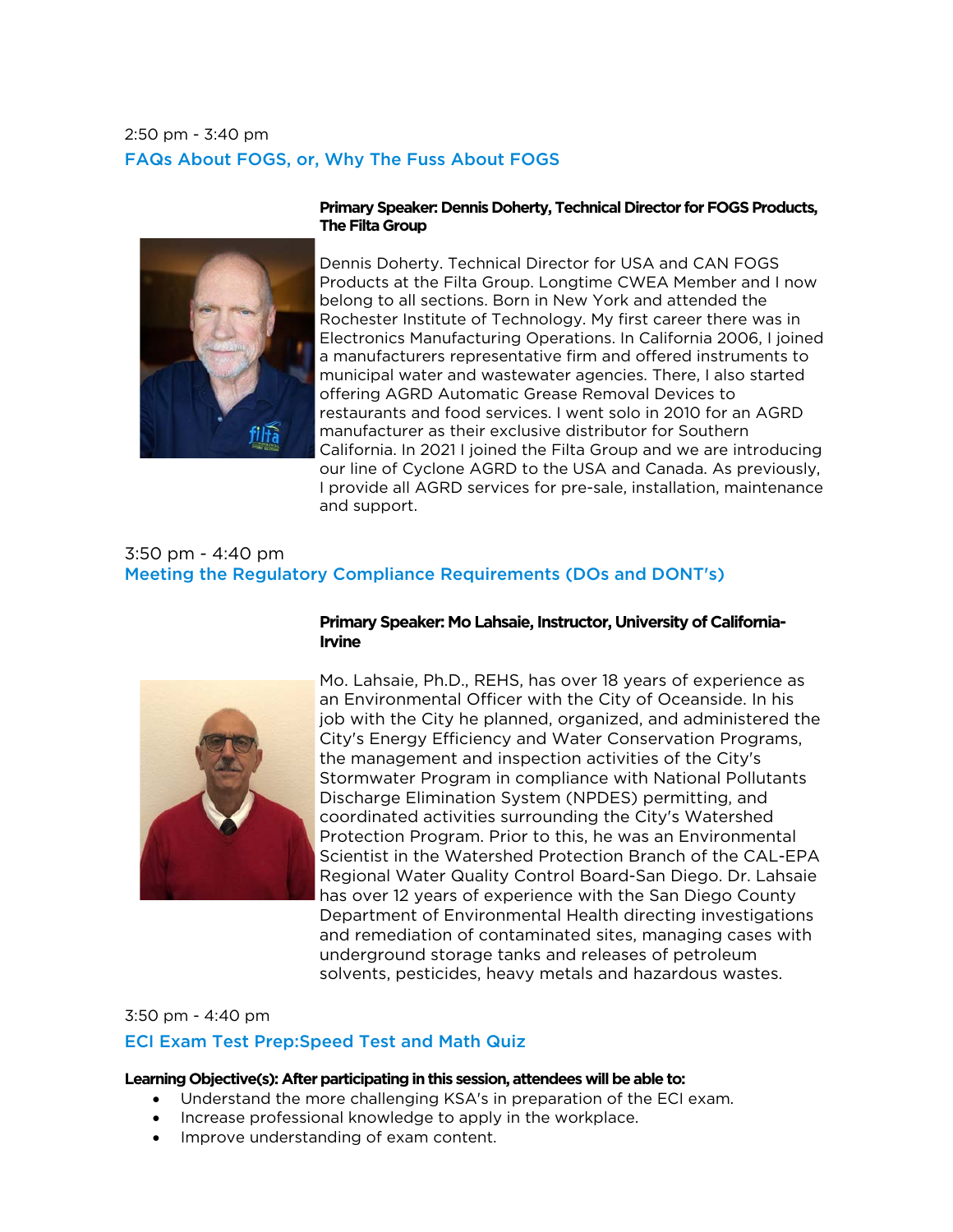

#### **Primary Speaker: Shannon Simmers, Regulatory Compliance Officer, City of Redlands**

Shannon Simmers, Regulatory Compliance Officer for the City of Redlands, CA is responsible for the Pretreatment Program and other regulatory requirements for the City's Municipal Utilities, and Engineering Department. She has worked in the Environmental Compliance Field since 2014. She is a P3S Executive Committee Past Chair and the TCP Training Liaison. She is involved in several projects such as the TCP Train the Trainer program and the CSUS PFI Update Subcommittee. She is also a Subject Matter Expert for the ECI exam and was involved with ECI exam re-validation and revisions to the ECI Study guides.

#### **Speaker: Ariana Pizano**

## **Speaker: Kent McIntosh, retired industrial-waste inspector, Sanitation Districts of Los Angeles County**

Kent O. McIntosh holds CWEA certification as an Environmental Compliance Inspector, Grade 4, and as an Industrial Waste Treatment Plant Operator, Grade 1. He retired in 2019 from the Los Angeles County Sanitation Districts after more than 31 years, the first three as a laboratory technician, then as an industrial-waste inspector. He was the senior inspector for the full-time night-shift team of five inspectors. He has a bachelor of science degree in civil engineering and in applied mathematics and a bachelor of arts degree in biology and in German.

#### 3:50 pm - 4:40 pm

#### Industrial User Inspections - Virtual

- Prepare to conduct an industrial user inspection
- Assess industrial user compliance through an on-site inspection
- Document observations to support regulatory pretreatment oversight